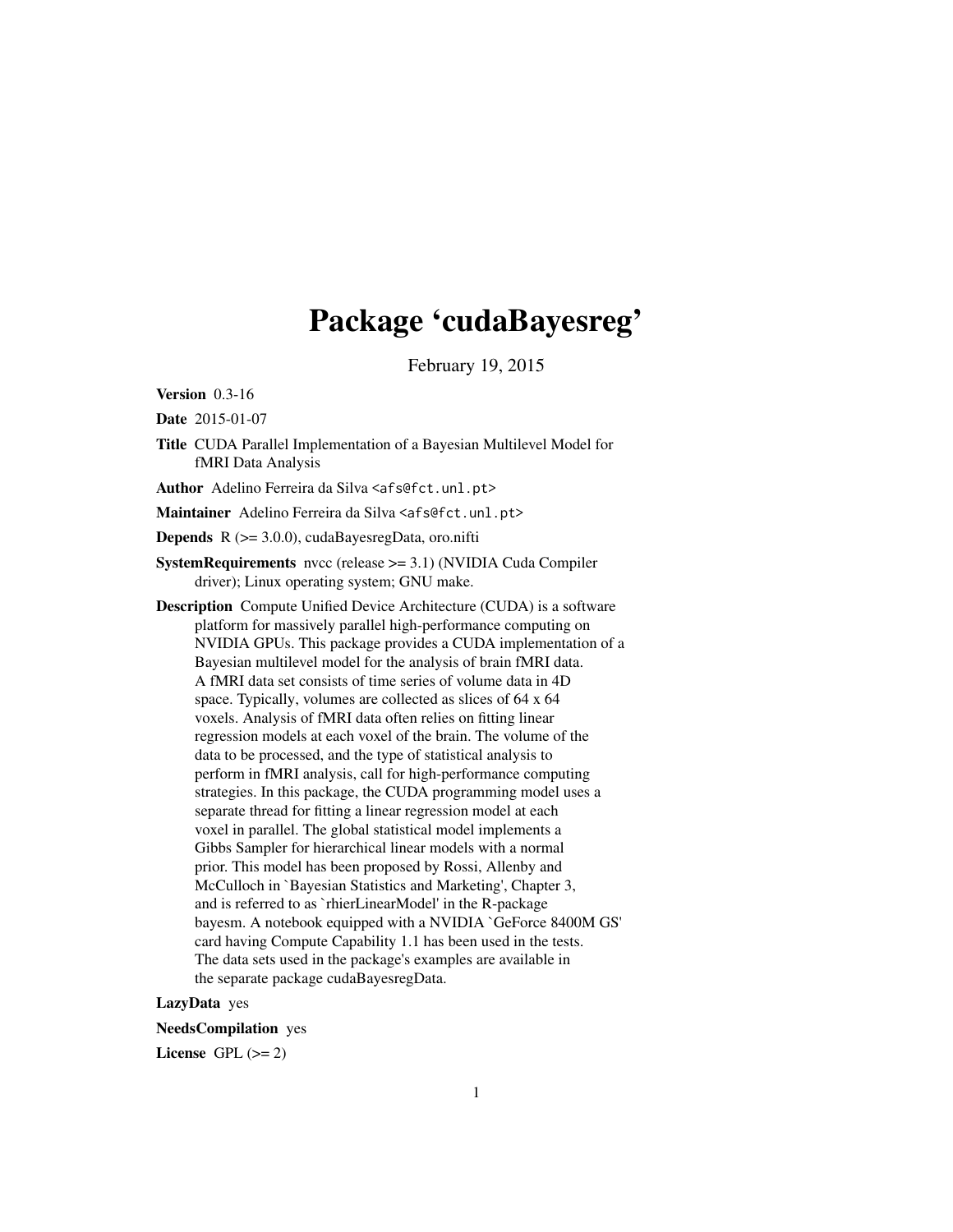<span id="page-1-0"></span>URL <http://www.r-project.org> Repository CRAN Date/Publication 2015-01-07 16:10:12

# R topics documented:

|       | $\overline{4}$ |
|-------|----------------|
|       | $\overline{7}$ |
|       |                |
|       |                |
|       |                |
|       |                |
|       |                |
|       |                |
|       |                |
|       |                |
|       |                |
|       |                |
|       |                |
|       |                |
|       |                |
|       |                |
|       |                |
| Index | 28             |

<span id="page-1-1"></span>buildzstat.volume *Build a Posterior Probability Map (PPM) NIFTI volume*

# Description

buildzstat.volume builds a PPM statistical volume from slices processed by cudaMultireg.volume.

# Usage

```
buildzstat.volume(fbase=NULL, vreg=2, nu.e=3,
  rg=c(NULL,NULL), swap=FALSE, blobsize=3, savedir=tempdir())
```

| fbase | If f base is left unspecified (default NULL), then user datasets need to be provided<br>as input. Otherwise, fbase indicates the dataset prefix of one of the two demo<br>fMRI datasets to use, see read, for is lice for a detailed description. |
|-------|---------------------------------------------------------------------------------------------------------------------------------------------------------------------------------------------------------------------------------------------------|
| vreg  | regression variable to represent in PPM; default (vreg=2)                                                                                                                                                                                         |
| nu.e  | d.f. parameter for regression error variance prior (def: 3)                                                                                                                                                                                       |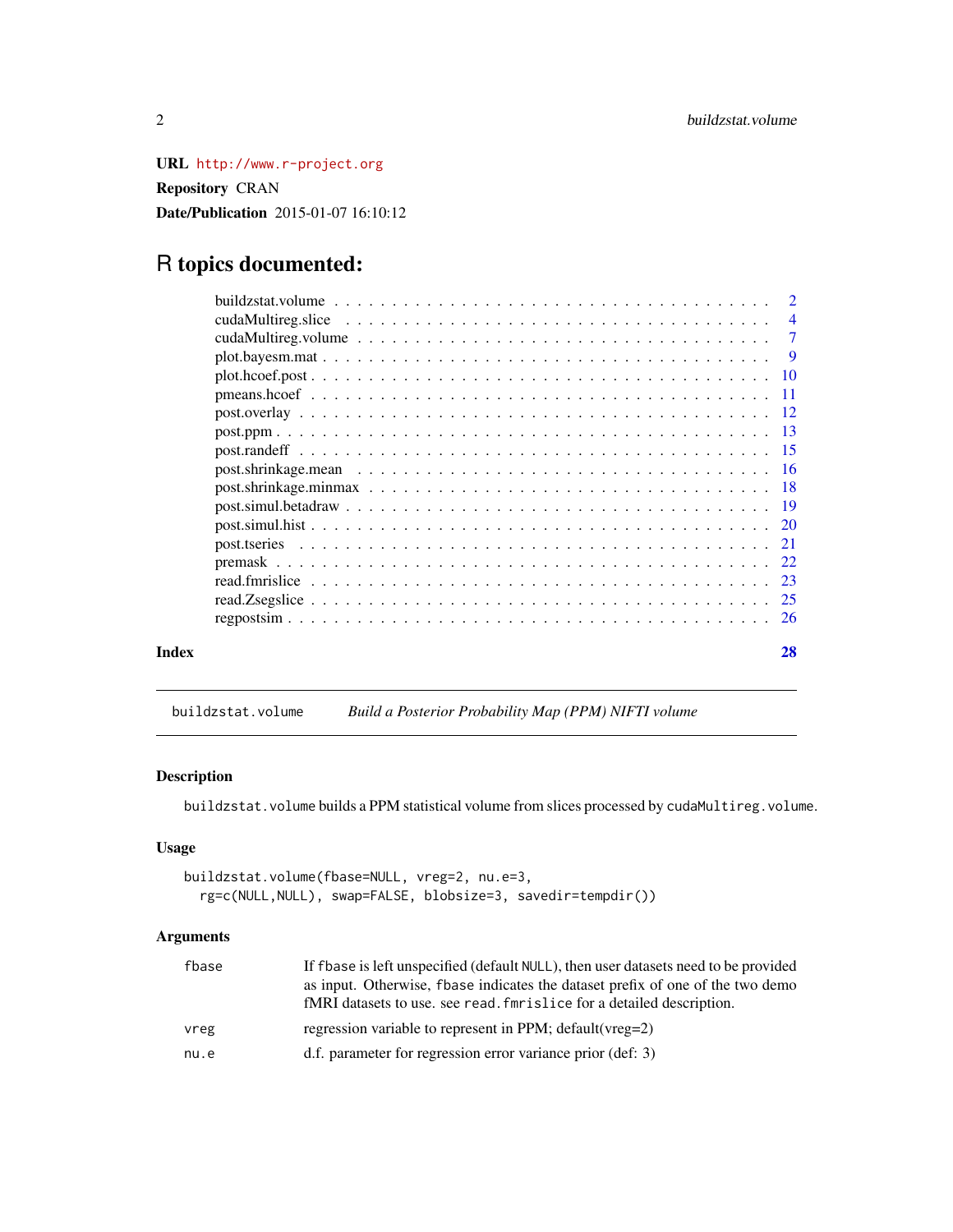<span id="page-2-0"></span>

| rg       | $rg=c(first, last)$ : a vector containing the first and last numbers of the sequence of<br>slices to be processed. If rg=c(NULL, NULL) (default), all slices in the volume<br>are processed. |
|----------|----------------------------------------------------------------------------------------------------------------------------------------------------------------------------------------------|
| swap     | logical variable (default = 'FALSE') for choosing the right/left data display con-<br>vention consistent with FSLVIEW                                                                        |
| blobsize | numeric value (default='3'). Applies spatial contextual information in a 3D<br>immediate neighbourhood for eliminating 3D blobs with less than 'blobsize'<br>active voxels.                  |
| savedir  | Directory (def: 'tempdir()') were the MCMC simulations for all slices are<br>saved.                                                                                                          |

#### Details

The PPM volume is build by buildzstat.volume after all slices in the desired range 'rg' have been processed by cudaBayesreg.volume. The PPM volume has the dimension of the original volume. However, when a non-null range 'rg' is specified only the slices in the range are statistically processed. The remaining slices are assumed to contain non-activated voxels. To run the examples, the data sets from the R-package cudaBayesregData are required.

# Value

nactive numeric vector containing the number of estimated active voxels for each slice in range 'rg'.

#### Author(s)

Adelino Ferreira da Silva, Universidade Nova de Lisboa, Faculdade de Ciencias e Tecnologia, Portugal, <afs@fct.unl.pt>.

## References

Adelino R. Ferreira da Silva (2011). "cudaBayesreg: Parallel Implementation of a Bayesian Multilevel Model for fMRI Data Analysis." *Journal of Statistical Software*, 44(4), 1–24. URL <http://www.jstatsoft.org/v44/i04/>.

Adelino Ferreira da Silva (2011). **cudaBayesregData**: *Data sets for the examples used in the package* cudaBayesreg, R package version 0.3-10. URL [http://CRAN.R-project.org/package=](http://CRAN.R-project.org/package=cudaBayesregData) [cudaBayesregData](http://CRAN.R-project.org/package=cudaBayesregData).

Adelino Ferreira da Silva (2011). "A Bayesian Multilevel Model for fMRI Data Analysis.", *Computer Methods and Programs in Biomedicine*, 102,(3), 238–252.

Adelino Ferreira da Silva (2010). "cudaBayesreg: Bayesian Computation in CUDA.", *The R Journal*, 2/2, 48-55. URL [http://journal.r-project.org/archive/2010-2/RJournal\\_2010-2\\_](http://journal.r-project.org/archive/2010-2/RJournal_2010-2_Ferreira~da~Silva.pdf) [Ferreira~da~Silva.pdf](http://journal.r-project.org/archive/2010-2/RJournal_2010-2_Ferreira~da~Silva.pdf).

Brandon Whitcher, Volker Schmid and Andrew Thornton (2011). oro.nifti: *Rigorous - NIfTI Input / Output*, R package version 0.2.5. URL <http://CRAN.R-project.org/package=oro.nifti>.

#### See Also

[read.fmrislice](#page-22-1), [buildzstat.volume](#page-1-1), [cudaMultireg.slice](#page-3-1), [post.overlay](#page-11-1)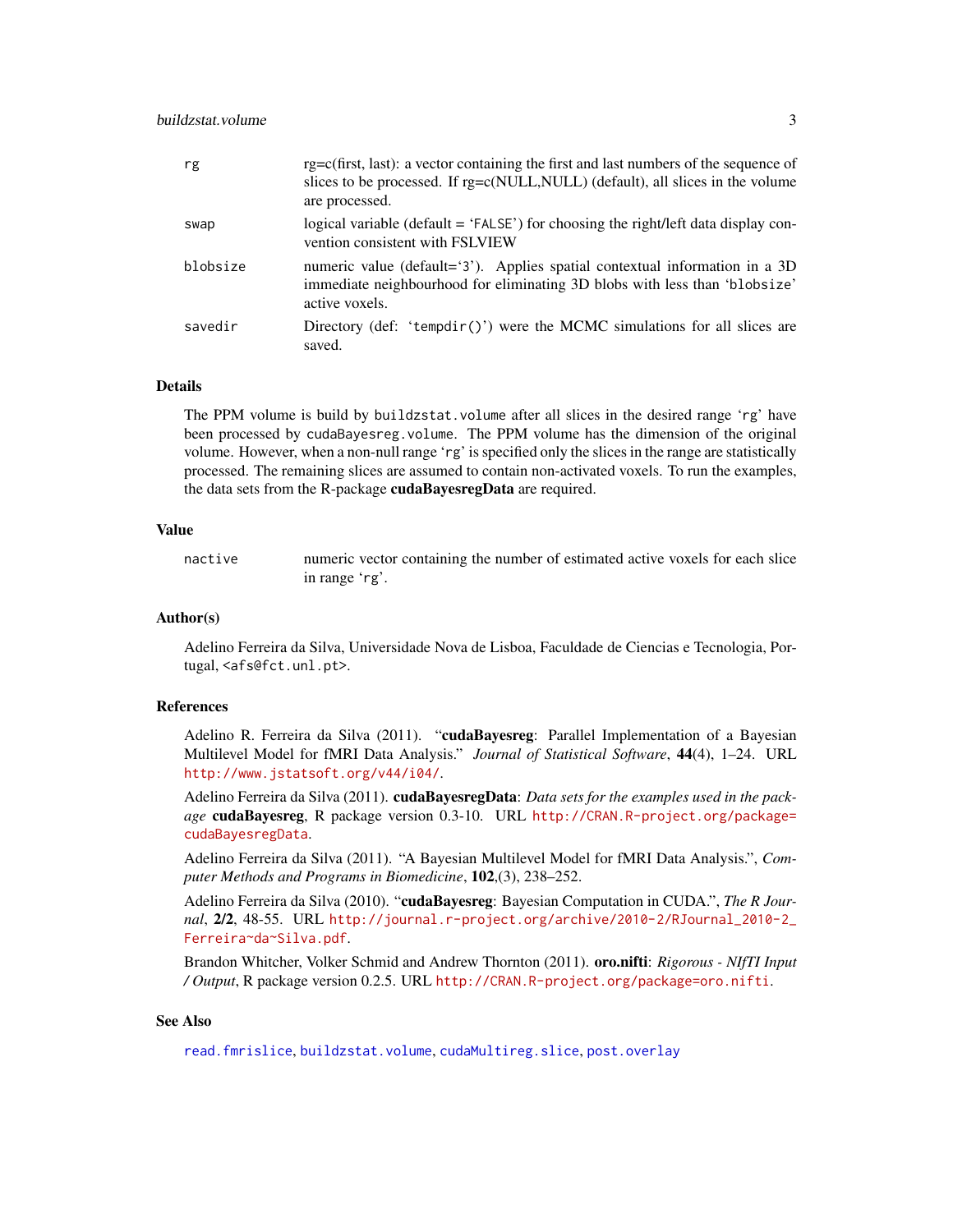## Examples

```
## Not run:
## Simulation using the visual/auditory test dataset "fmri"
cudaMultireg.volume(fbase="fmri", R=2000, savedir=tempdir())
buildzstat.volume(fbase="fmri", vreg=2)
post.overlay(fbase="fmri", vreg=2, view="axial")
buildzstat.volume(fbase="fmri", vreg=4)
post.overlay(fbase="fmri", vreg=4, view="axial")
##
## simulation using the SPM auditory dataset "swrfM*"
cudaMultireg.volume(fbase="swrfM", R=2000, rg=c(13,16), savedir=tempdir())
buildzstat.volume(fbase="swrfM", rg=c(13,16))
post.overlay(fbase="swrfM", vreg=2, rg=c(13,16), view="axial")
##
## End(Not run)
```
<span id="page-3-1"></span>cudaMultireg.slice *CUDA Parallel Implementation of a Bayesian Multilevel Model for fMRI Data Analysis on a fMRI slice*

# Description

cudaMultireg.slice provides an interface to a CUDA implementation of a Bayesian multilevel model for the analysis of brain fMRI data. cudaMultireg.slice processes a single slice.

#### Usage

```
cudaMultireg.slice(slicedata, ymaskdata, R, keep = 5, nu.e = 3,
fsave = NA, zprior=FALSE, rng = 0)
```

| slicedata | list(slice=slice, niislicets=niislicets, mask=mask, dsgn=dsgn); input slice data<br>used in simulation as returned by read. fmrislice.<br>See read. finitlice for indications on how to process user defined datasets. |
|-----------|------------------------------------------------------------------------------------------------------------------------------------------------------------------------------------------------------------------------|
| ymaskdata | $list(yn = yn, kin = kin, nreg = nreg)$ ; masked and standardised slice data as<br>returned by premask                                                                                                                 |
| R         | number of MCMC draws                                                                                                                                                                                                   |
| keep      | MCMC thinning parameter: keep every keepth draw (def: 5)                                                                                                                                                               |
| nu.e      | d.f. parameter for regression error variance prior (def: 3)                                                                                                                                                            |
| fsave     | filename for saving the MCMC simulation (def: NULL do not save)                                                                                                                                                        |
| zprior    | boolean $\{T,F\}$ ; default $\{F\}$ - use just a mean for Z                                                                                                                                                            |
| rng       | integer $\{0,1,2\}$ : type of RNG to use $\{0\}$ -Marsaglia Multicarry, 1-R. P. Brent<br>xorgens, 2-Mersenne Twister MT19937-64; (def. 0-Marsaglia Multicarry)                                                         |

<span id="page-3-0"></span>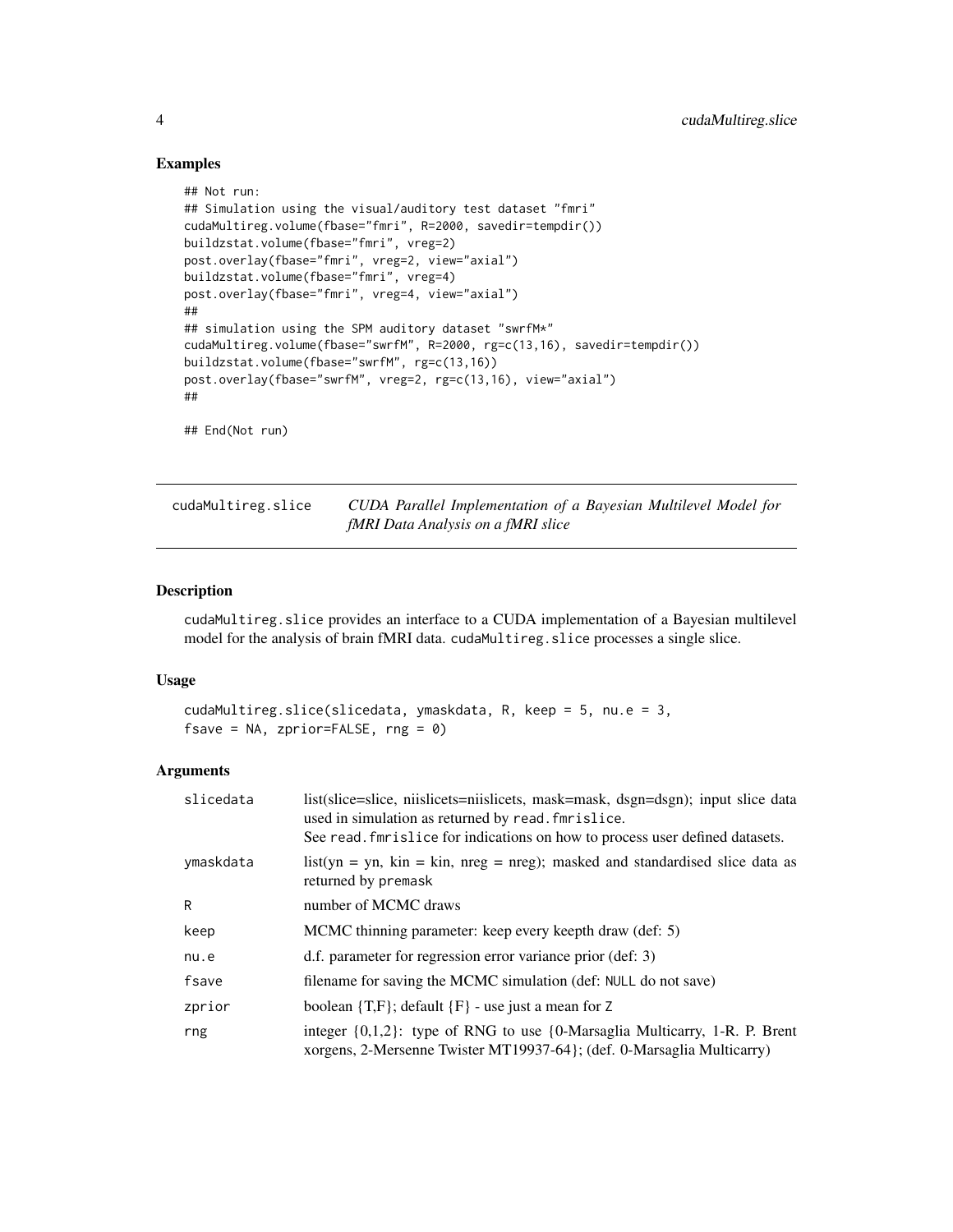#### Details

The statistical model implemented in CUDA was specified as a Gibbs Sampler for hierarchical linear models with a normal prior. This model has been analysed by Rossi, Allenby and McCulloch in *Bayesian Statistics and Marketing*, Chapt. 3, and is referred to as rhierLinearModel in the R package bayesm. The main computational work is done in parallel on a CUDA capable GPU. Each thread is responsible for fitting a general linear model at each voxel. The CUDA implementation has the following system requirements: nvcc NVIDIA Cuda Compiler driver, g++ GNU compiler (nvcc compatible version). The package includes source code files to build the library 'newmat11.so'. This is a matrix library by R. B. Davies used in the package's host C++ code. The package includes three optional *CUDA-based* RNGs. Marsaglia's multicarry RNG follows the R implementation, is the fastest one, and is used by default; Brent's RNG has higher quality but is not-so-fast; Matsumoto's Mersenne Twister is slow. The data sets used in the examples are available in the R package cudaBayesregData.

# Value

a list containing

| betadraw  | nreg x nvar x R/keep array of individual regression coef draws |
|-----------|----------------------------------------------------------------|
| taudraw   | R/keep x nreg array of error variance draws                    |
| Deltadraw | R/keep x nz x nvar array of Deltadraws                         |
| Vbetadraw | R/keep x nvar*nvar array of Vbeta draws                        |

#### Note

The statistical model may be specified as follows.

Model: length(regdata) regression equations.

 $y_i = X_i beta_i + e_i$ .  $e_i \sim N(0, tau_i)$ . nvar X vars in each equation.

Priors:

 $tau_i \sim$  nu.e\*ss $q_i/\chi^2_{nue}$ .  $tau_i$  is the variance of  $e_i$ .

 $beta_i \sim N(ZDelta[i,],V_{beta}).$ 

Note: ZDelta is the matrix  $Z^*$  Delta; [i,] refers to ith row of this product.

 $vec(Delta)$  given  $V_{beta} \sim N(vec(Deltabar), V_{beta}(x)A^{-1}).$  $V_{beta} \sim IW(nu, V).$ 

 $Delta, Delta$ are nz x nvar. A is nz x nz.  $V_{beta}$  is nvar x nvar.

By default we suppose that we don't have any z vars, Z=iota (nreg x 1).

Simulated objects are specified as in bayesm with classes bayesm.mat and bayesm.var. S3 methods to summarize marginal distributions given an array of draws are then compatible with those of bayesm (see Examples).

Summaries will be invoked by a call to the generic summary function as in summary(object) where object is of class bayesm.mat or bayesm.var.

A new S3 method (hcoef.post) is specified for dispatching betadraw plots.

# Author(s)

Adelino Ferreira da Silva, Universidade Nova de Lisboa, Faculdade de Ciencias e Tecnologia, Portugal, <afs@fct.unl.pt>.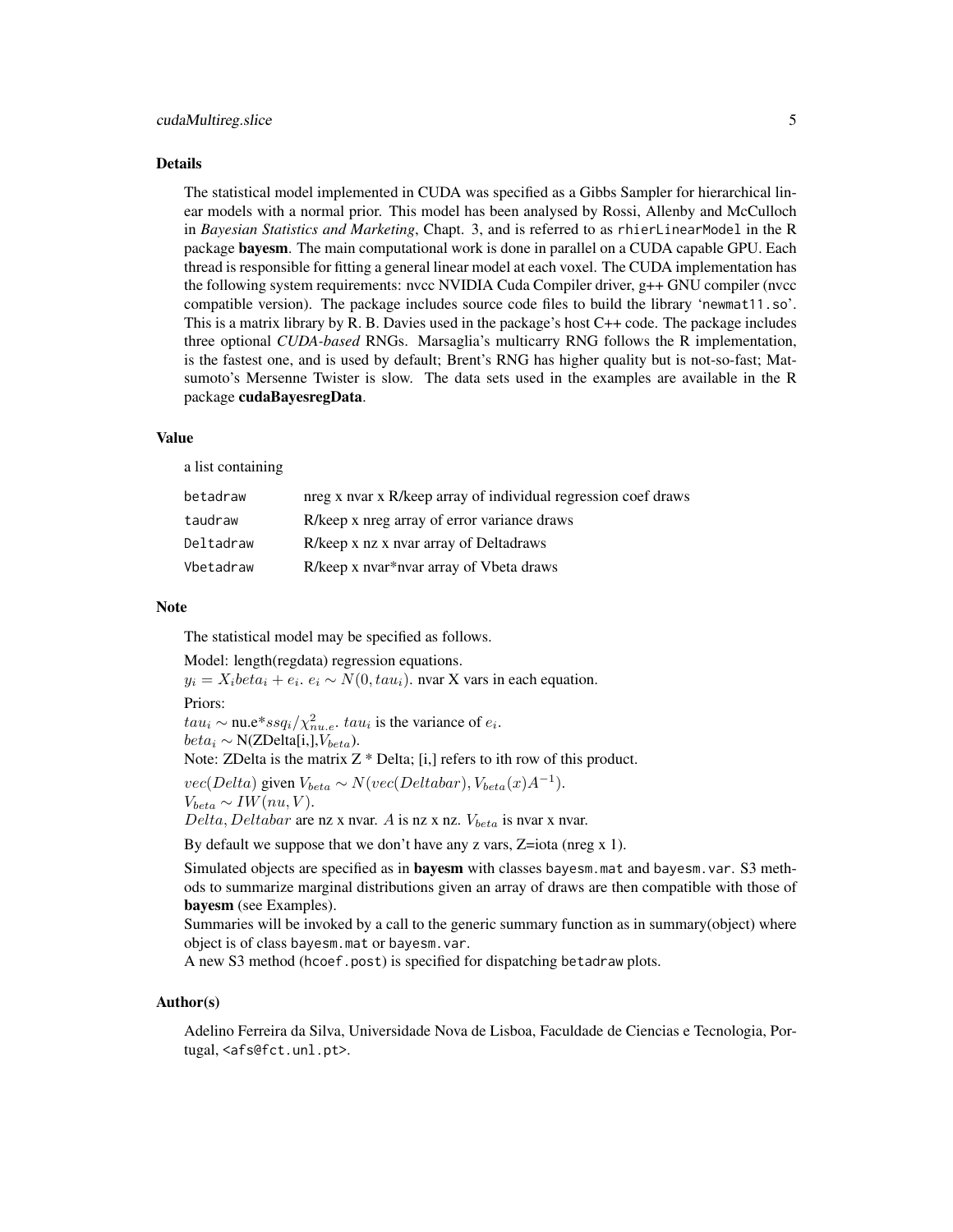#### <span id="page-5-0"></span>References

Adelino R. Ferreira da Silva (2011). "cudaBavesreg: Parallel Implementation of a Bayesian Multilevel Model for fMRI Data Analysis." *Journal of Statistical Software*, 44(4), 1–24. URL <http://www.jstatsoft.org/v44/i04/>.

Adelino Ferreira da Silva (2011). **cudaBayesregData**: *Data sets for the examples used in the package* cudaBayesreg, R package version 0.3-10. URL [http://CRAN.R-project.org/package=](http://CRAN.R-project.org/package=cudaBayesregData) [cudaBayesregData](http://CRAN.R-project.org/package=cudaBayesregData).

Adelino Ferreira da Silva (2011). "A Bayesian Multilevel Model for fMRI Data Analysis.", *Computer Methods and Programs in Biomedicine*, 102,(3), 238–252.

Adelino Ferreira da Silva (2010). "cudaBayesreg: Bayesian Computation in CUDA.", *The R Journal*, 2/2, 48-55. URL [http://journal.r-project.org/archive/2010-2/RJournal\\_2010-2\\_](http://journal.r-project.org/archive/2010-2/RJournal_2010-2_Ferreira~da~Silva.pdf) [Ferreira~da~Silva.pdf](http://journal.r-project.org/archive/2010-2/RJournal_2010-2_Ferreira~da~Silva.pdf).

Rossi, Allenby and McCulloch. *Bayesian Statistics and Marketing*, Chapter 3. URL [http://](http://faculty.chicagogsb.edu/peter.rossi/research/bsm.html) [faculty.chicagogsb.edu/peter.rossi/research/bsm.html](http://faculty.chicagogsb.edu/peter.rossi/research/bsm.html).

Davies, R.B. (1994). *Writing a matrix package in C++*. In OON-SKI'94: The second annual object-oriented numerics conference, pp 207-213. Rogue Wave Software, Corvallis. URL [http:](http://www.robertnz.net/cpp_site.html) [//www.robertnz.net/cpp\\_site.html](http://www.robertnz.net/cpp_site.html).

Richard. P. Brent. *Some long-period random number generators using shifts and xors*, Preprint: 2 July 2007.

Brandon Whitcher, Volker Schmid and Andrew Thornton (2011). oro.nifti: *Rigorous - NIfTI Input / Output*, R package version 0.2.5. URL <http://CRAN.R-project.org/package=oro.nifti>.

## See Also

[read.fmrislice](#page-22-1), [read.Zsegslice](#page-24-1), [premask](#page-21-1), [pmeans.hcoef](#page-10-1), [regpostsim](#page-25-1), [plot.hcoef.post](#page-9-1), [post.simul.hist](#page-19-1), [post.ppm](#page-12-1), [post.tseries](#page-20-1), [post.randeff](#page-14-1), [post.shrinkage.mean](#page-15-1)

#### Examples

```
## Not run:
## Simulation using the visual/auditory test dataset "fmri"
slicedata <- read.fmrislice(fbase="fmri", slice=3, swap=FALSE)
ymaskdata <- premask(slicedata)
fsave <- paste(tempdir(),"/simultest1",fileext = ".sav", sep="")
out <- cudaMultireg.slice(slicedata, ymaskdata, R=2000, keep=5, nu.e=3,
 fsave=fsave, zprior=FALSE, rng=0 )
## Post-processing simulation
post.ppm(out=out, slicedata=slicedata, ymaskdata=ymaskdata, vreg=2)
post.ppm(out=out, slicedata=slicedata, ymaskdata=ymaskdata, vreg=4)
## "bayesm" summaries
require("bayesm")
summary(out$betadraw)
summary(out$Deltadraw)
plot(out$Deltadraw)
summary(out$Vbetadraw)
##
## Random effects simulation using the SPM auditory dataset "swrfM*"
fbase <- "swrfM"
```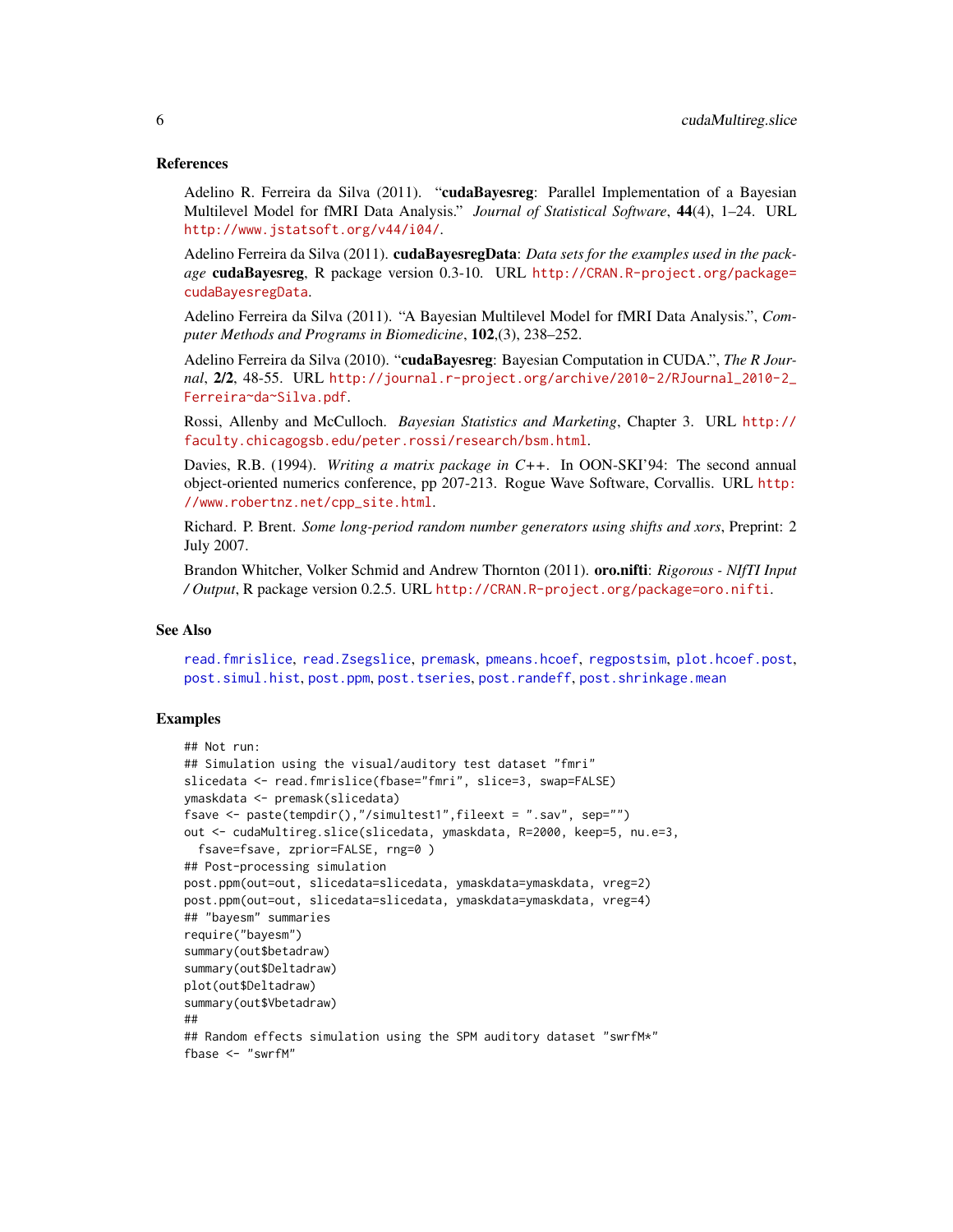# <span id="page-6-0"></span>cudaMultireg.volume 7

```
slice <- 21
slicedata <- read.fmrislice(fbase=fbase, slice=slice, swap=FALSE)
ymaskdata <- premask(slicedata)
fsave <- paste(tempdir(),"/simultest3",fileext = ".sav", sep="")
out <- cudaMultireg.slice(slicedata, ymaskdata, R=2000, keep=5, nu.e=3,
  fsave=fsave, zprior=TRUE, rng=1)
post.ppm(out=out, slicedata=slicedata, ymaskdata=ymaskdata, vreg=2)
## End(Not run)
```
<span id="page-6-1"></span>cudaMultireg.volume *CUDA Parallel Implementation of a Bayesian Multilevel Model for fMRI Data Analysis on a fMRI NIFTI volume*

#### Description

cudaMultireg.volume provides an interface to a CUDA implementation of a Bayesian multilevel model for the analysis of brain fMRI data. Data is processed on a slice-by-slice basis. Data volumes in gzipped NIFTI format are used.

# Usage

```
cudaMultireg.volume(fbase=NULL, R=2000, keep=5, nu.e=3,
  zprior=FALSE, rng=0, rg=c(NULL,NULL), swap=FALSE, savedir=tempdir())
```

| fbase | If fbase is left unspecified (default NULL), then user datasets need to be pro-<br>vided as input. Otherwise, fbase indicates the dataset prefix of one of the two<br>demo fMRI datasets to use. Three data files are required as input. User specified<br>data files must have the names generated by the FSL/FEAT pre-processing tool,<br>namely |
|-------|----------------------------------------------------------------------------------------------------------------------------------------------------------------------------------------------------------------------------------------------------------------------------------------------------------------------------------------------------|
|       | 'filtered_func_data.nii.gz', 'mask.nii.gz', and 'design.mat'.<br>'filtered_func_data.nii.gz' specifies the dataset to be analyzed,                                                                                                                                                                                                                 |
|       | 'mask.nii.gz' specifies the dataset to be used as mask.                                                                                                                                                                                                                                                                                            |
|       | 'design.mat' specifies the dataset to be used as design matrix.                                                                                                                                                                                                                                                                                    |
|       | Typically, these datasets are obtained using the FSL/FEAT pre-processing tool,<br>or other similar tool.                                                                                                                                                                                                                                           |
|       | In cudaBayesreg, versions 10+, read. fmrislice uses the 'design.mat' for-<br>mat from FSL/FEAT.                                                                                                                                                                                                                                                    |
|       | The prefix fbase applies to the demo data files provided in the complementary                                                                                                                                                                                                                                                                      |
|       | package cudaBayesregData:                                                                                                                                                                                                                                                                                                                          |
|       | '{fbase}_filtered_func.nii.gz',                                                                                                                                                                                                                                                                                                                    |
|       | '{fbase}_mask.nii.gz', and                                                                                                                                                                                                                                                                                                                         |
|       | '{fbase}_design.mat'.                                                                                                                                                                                                                                                                                                                              |
|       | Two test datasets are included in the package: one with prefix 'fmri', the other                                                                                                                                                                                                                                                                   |
|       | with prefix 'swrfM'. The prefix 'swrfM' is used in the random effects example.                                                                                                                                                                                                                                                                     |
|       | See also read. Zsegslice for user-defined segmented masks.                                                                                                                                                                                                                                                                                         |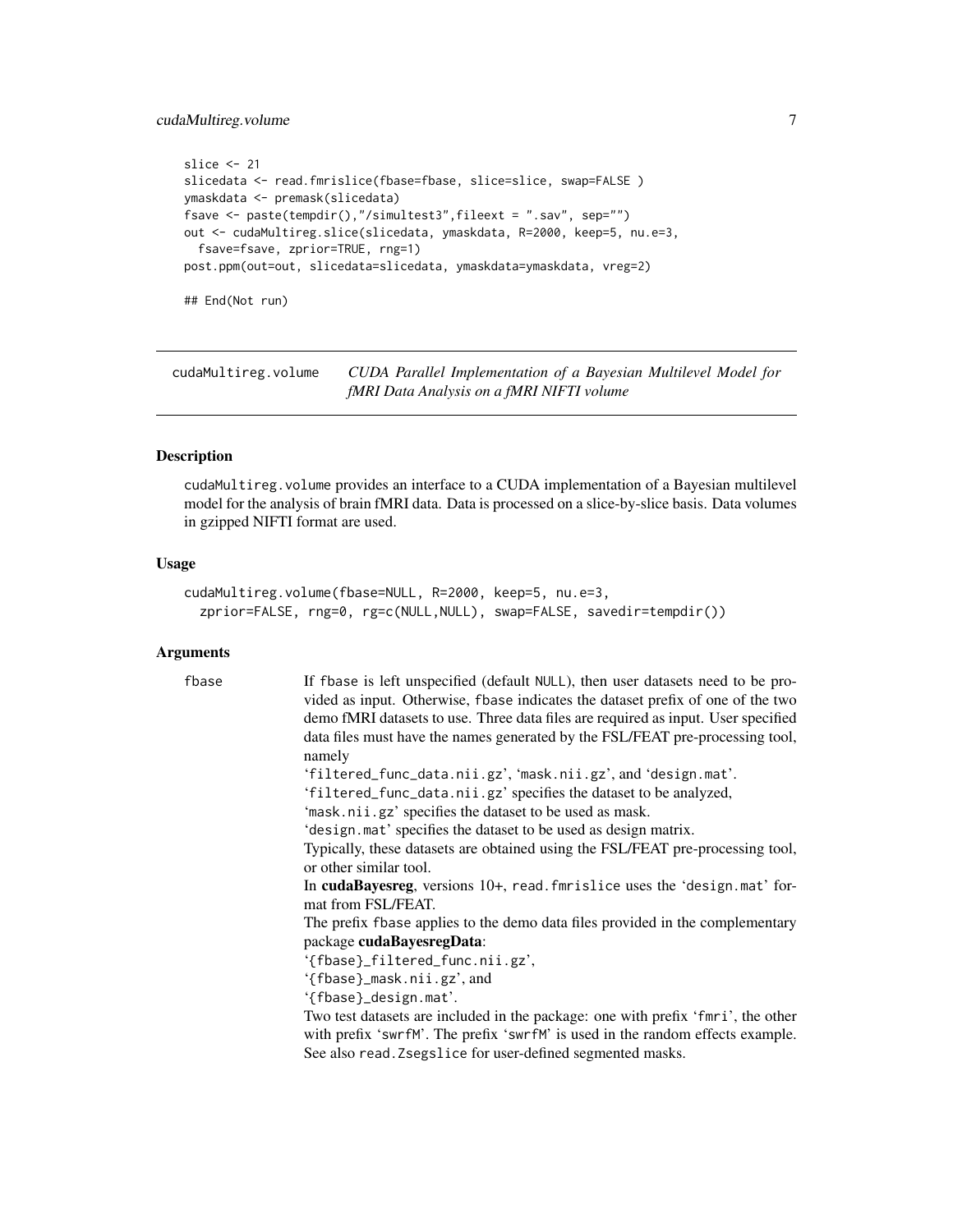| R       | number of MCMC draws                                                                                                                                                                           |
|---------|------------------------------------------------------------------------------------------------------------------------------------------------------------------------------------------------|
| keep    | MCMC thinning parameter: keep every keepth draw (def: 5)                                                                                                                                       |
| nu.e    | d.f. parameter for regression error variance prior (def: 3)                                                                                                                                    |
| zprior  | Boolean $\{T,F\}$ ; default $\{F\}$ - use just a mean for Z (see model description in<br>cudaMultireg.slice.                                                                                   |
| rng     | integer $\{0,1,2\}$ : type of RNG to use $\{0\}$ -Marsaglia Multicarry, 1-R. P. Brent<br>xorgens, 2-Mersenne Twister MT19937-64}; (def. 0-Marsaglia Multicarry)                                |
| rg      | $rg = c(first, last)$ : a vector containing the first and last numbers of the sequence of<br>slices to be processed. If rg=c(NULL, NULL) (default), all slices in the volume<br>are processed. |
| swap    | logical variable (default = FALSE) for choosing the right/left data display con-<br>vention consistent with FSLVIEW                                                                            |
| savedir | Directory (def: tempdir()) were the MCMC simulations for all slices are going<br>to be saved.                                                                                                  |

# Details

The statistical model implemented in CUDA was specified as a Gibbs Sampler for hierarchical linear models with a normal prior. The main computational work is done in parallel on a CUDA capable GPU. Each thread is responsible for fitting a general linear model at each voxel. Data volumes are processed on a slice-by-slice basis, before reconstructing the processed volume, using build.zstatvolume. The statistical model is specified in cudaMultireg.slice. To run the examples, the data sets from the R-package cudaBayesregData are required.

# Author(s)

Adelino Ferreira da Silva, Universidade Nova de Lisboa, Faculdade de Ciencias e Tecnologia, Portugal, <afs@fct.unl.pt>.

# References

Adelino R. Ferreira da Silva (2011). "cudaBayesreg: Parallel Implementation of a Bayesian Multilevel Model for fMRI Data Analysis." *Journal of Statistical Software*, 44(4), 1–24. URL <http://www.jstatsoft.org/v44/i04/>.

Adelino Ferreira da Silva (2011). cudaBayesregData: *Data sets for the examples used in the package* cudaBayesreg, R package version 0.3-10. URL [http://CRAN.R-project.org/package=](http://CRAN.R-project.org/package=cudaBayesregData) [cudaBayesregData](http://CRAN.R-project.org/package=cudaBayesregData).

Adelino Ferreira da Silva (2011). "A Bayesian Multilevel Model for fMRI Data Analysis.", *Computer Methods and Programs in Biomedicine*, 102,(3), 238–252.

Adelino Ferreira da Silva (2010). "cudaBayesreg: Bayesian Computation in CUDA.", *The R Journal*, 2/2, 48-55. URL [http://journal.r-project.org/archive/2010-2/RJournal\\_2010-2\\_](http://journal.r-project.org/archive/2010-2/RJournal_2010-2_Ferreira~da~Silva.pdf) [Ferreira~da~Silva.pdf](http://journal.r-project.org/archive/2010-2/RJournal_2010-2_Ferreira~da~Silva.pdf).

Rossi, Allenby and McCulloch. *Bayesian Statistics and Marketing*, Chapter 3. URL [http://](http://faculty.chicagogsb.edu/peter.rossi/research/bsm.html) [faculty.chicagogsb.edu/peter.rossi/research/bsm.html](http://faculty.chicagogsb.edu/peter.rossi/research/bsm.html).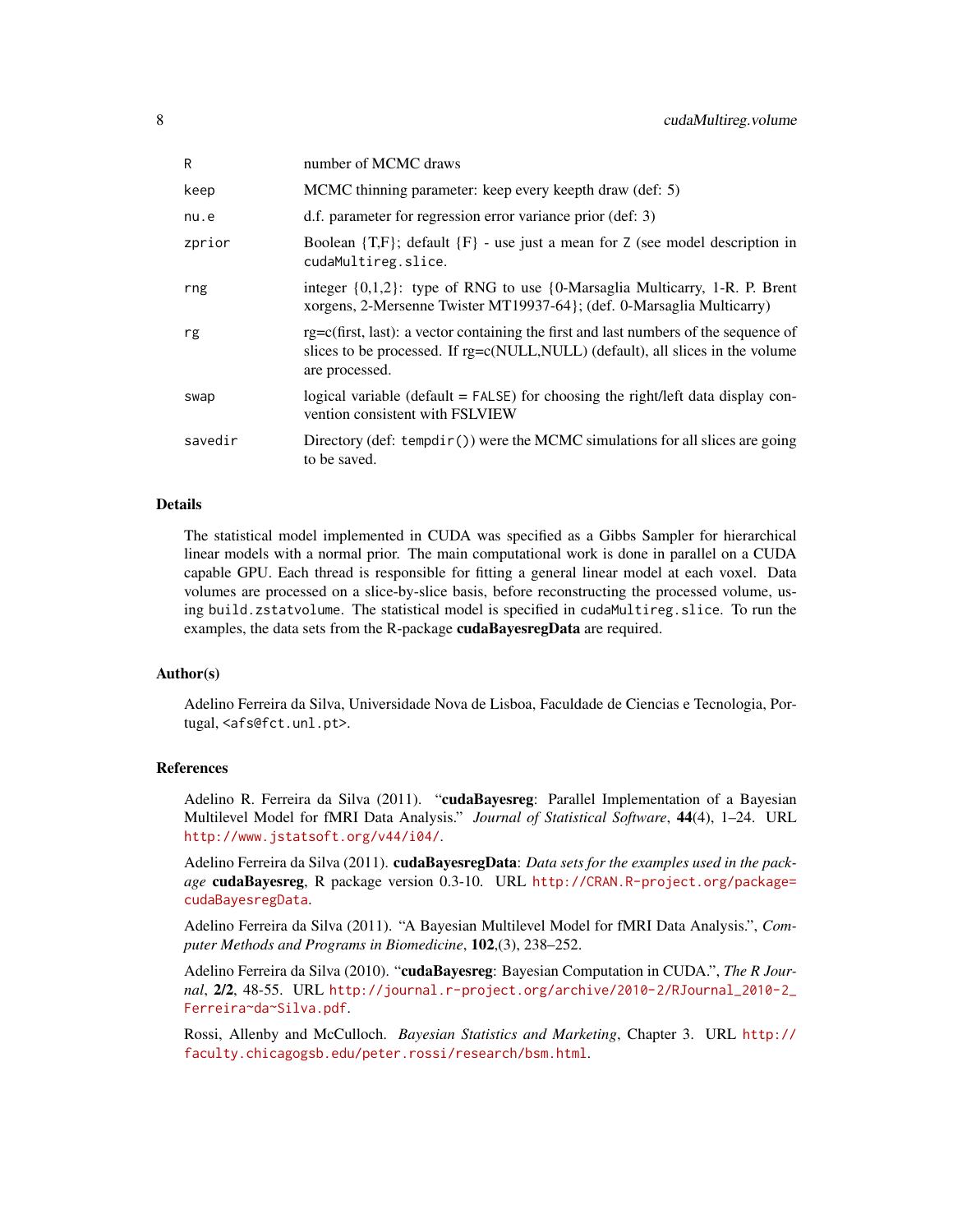# <span id="page-8-0"></span>plot.bayesm.mat 9

Davies, R.B. (1994). *Writing a matrix package in C++*. In OON-SKI'94: The second annual object-oriented numerics conference, pp 207-213. Rogue Wave Software, Corvallis. URL [http:](http://www.robertnz.net/cpp_site.html) [//www.robertnz.net/cpp\\_site.html](http://www.robertnz.net/cpp_site.html).

Richard. P. Brent. *Some long-period random number generators using shifts and xors*, Preprint: 2 July 2007.

Brandon Whitcher, Volker Schmid and Andrew Thornton (2011). oro.nifti: *Rigorous - NIfTI Input / Output*, R package version 0.2.5. URL <http://CRAN.R-project.org/package=oro.nifti>.

#### See Also

[cudaMultireg.slice](#page-3-1), [buildzstat.volume](#page-1-1), [read.fmrislice](#page-22-1), [read.Zsegslice](#page-24-1), [premask](#page-21-1), [pmeans.hcoef](#page-10-1), [regpostsim](#page-25-1), [plot.hcoef.post](#page-9-1), [post.simul.hist](#page-19-1), [post.ppm](#page-12-1), [post.tseries](#page-20-1), [post.randeff](#page-14-1), [post.shrinkage.mean](#page-15-1)

#### Examples

```
## Not run:
## simulation using the SPM auditory dataset "swrfM*"
cudaMultireg.volume(fbase="swrfM", R=2000, rg=c(13,16), savedir=tempdir())
buildzstat.volume(fbase="swrfM", rg=c(13,16))
post.overlay(fbase="swrfM", vreg=2, rg=c(13,16), view="axial")
##
## Random effects simulation using the SPM auditory dataset "swrfM*"
cudaMultireg.volume(fbase="swrfM", R=2000, zprior=TRUE, rng=1,
  rg=c(17,21), savedir=tempdir())
buildzstat.volume(fbase="swrfM", rg=c(17,21))
post.overlay(fbase="swrfM", vreg=2, rg=c(17,21), view="axial")
##
## Simulation using the visual/auditory test dataset "fmri"
cudaMultireg.volume(fbase="fmri", R=2000, savedir=tempdir())
buildzstat.volume(fbase="fmri", vreg=2)
post.overlay(fbase="fmri", vreg=2, view="axial")
buildzstat.volume(fbase="fmri", vreg=4)
post.overlay(fbase="fmri", vreg=4, view="axial")
```
## End(Not run)

plot.bayesm.mat *Plot Method for Arrays of MCMC Draws*

#### Description

plot.bayesm.mat is an S3 method to plot sequence plots of MCMC draws and acfs. The columns in the array correspond to parameters and the rows to MCMC draws.

#### Usage

```
## S3 method for class 'bayesm.mat'
plot(x,names, ...)
```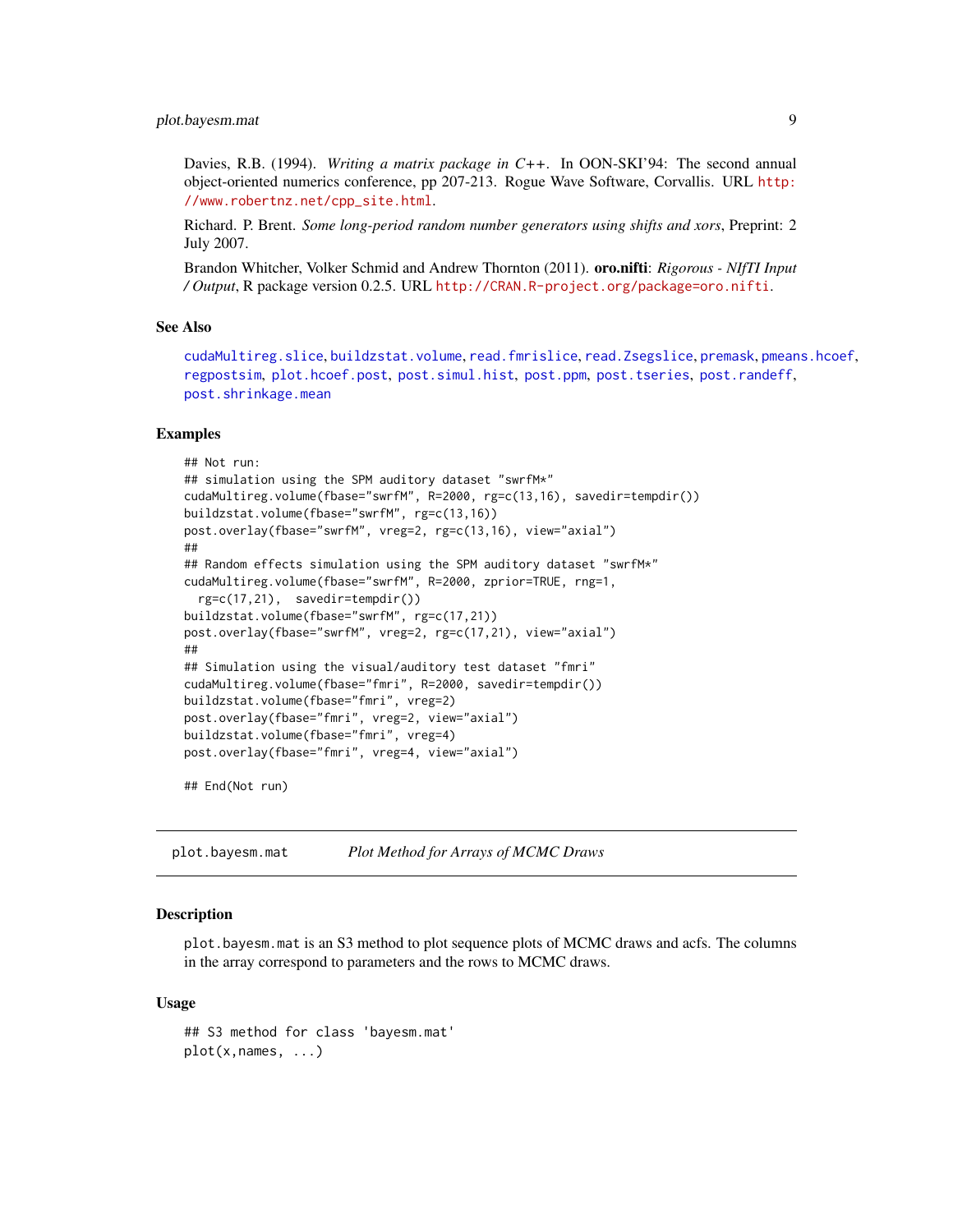<span id="page-9-0"></span>10 plot.hcoef.post

#### **Arguments**

| X                       | An object of either S3 class, bayesm.mat, or S3 class, mcmc |
|-------------------------|-------------------------------------------------------------|
| names                   | optional character vector of names for coefficients         |
| $\cdot$ $\cdot$ $\cdot$ | standard graphics parameters                                |

#### Details

Typically, plot.bayesm.mat will be invoked by a call to the generic plot function as in plot(object) where object is of class bayesm.mat. This function is a simplified version of the equivalent function in bayesm. The original bayesm::plot function may be used instead in the cudaBayesreg context. See description of similar function in bayesm::plot.bayesm.mat.

#### Author(s)

Peter Rossi, Graduate School of Business, University of Chicago.

<span id="page-9-1"></span>plot.hcoef.post *Plot Method for Hierarchical Model Coefficients*

#### Description

plot.hcoef.post plots arrays of hierarchical coefficients.

#### Usage

```
## S3 method for class 'hcoef.post'
plot(x,spmname,spm, burnin=trunc(.1*R), nsamp=30, ...)
```
#### Arguments

| X        | 'betadraw' object generated by the MCMC simulation                             |
|----------|--------------------------------------------------------------------------------|
| spmname  | name associated with the thresholded voxels, e.g. "activated", "non-activated" |
| spm      | threshold active, or non-active voxel, coefficients                            |
| burnin   | n. of draws to burnin, def: $.1*R$                                             |
| nsamp    | number of random voxels to use in the plots (default: 30)                      |
| $\cdots$ | standard graphics parameters                                                   |

# Details

See description of similar function in bayesm::plot.bayesm.hcoef.

# See Also

[cudaMultireg.slice](#page-3-1), [pmeans.hcoef](#page-10-1), [regpostsim](#page-25-1), [post.simul.hist](#page-19-1), [post.simul.betadraw](#page-18-1)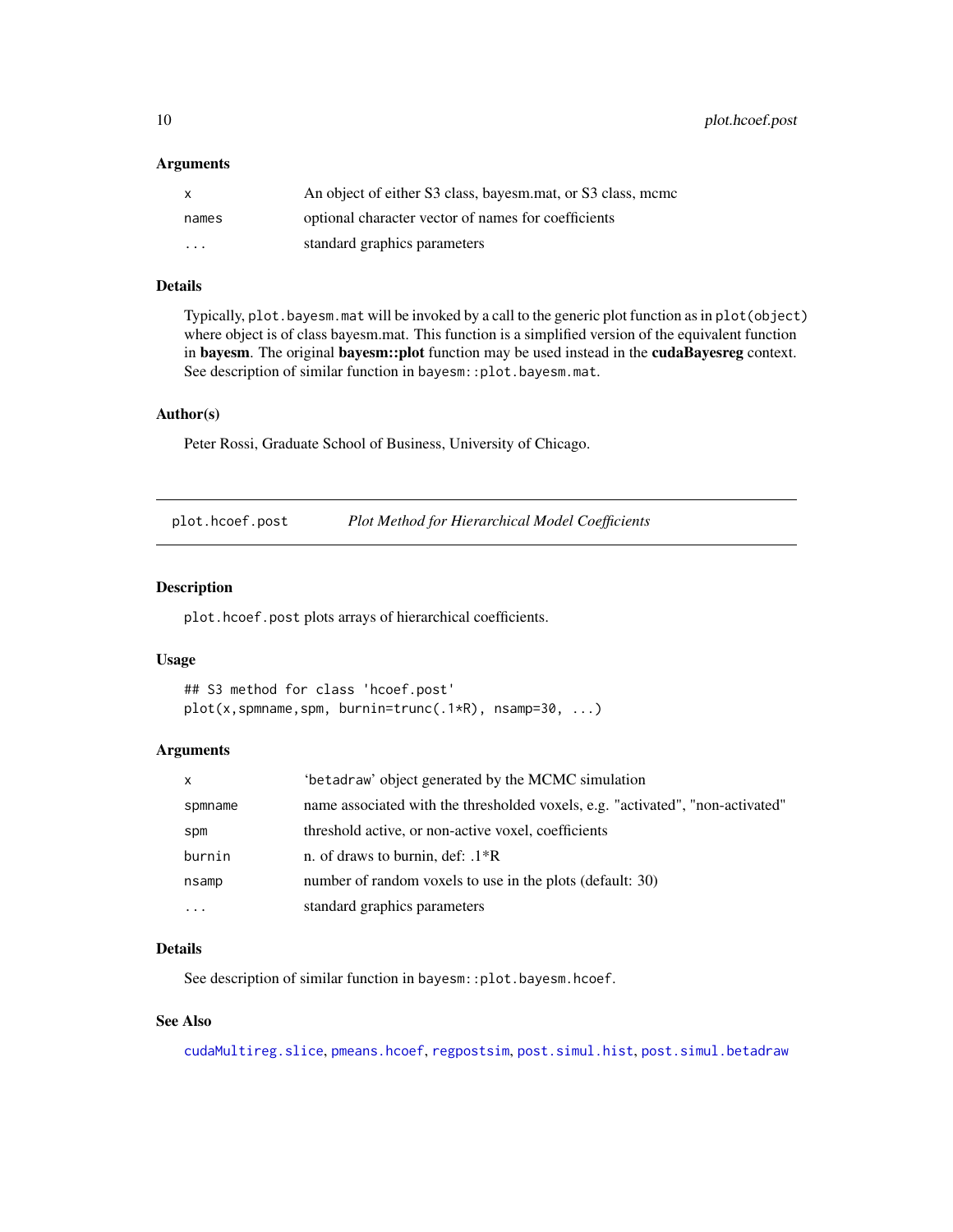# <span id="page-10-0"></span>pmeans.hcoef 11

# Examples

```
## Not run:
## load simulation
fsave <- paste(tempdir(),"/simultest1",fileext = ".sav", sep="")
load(file=fsave)
cat("loaded",fsave,"\n")
vreg \leftarrow 2pmeans <- pmeans.hcoef(out$betadraw)
px <- regpostsim(pmeans, vreg=vreg)
spma <- px$spma # active voxels
spmn <- px$spmn # non-active voxels
plot(out$betadraw,spmname="activated",spm=spma)
plot(out$betadraw,spmname="non-activated",spm=spmn)
```
## End(Not run)

<span id="page-10-1"></span>pmeans.hcoef *Posterior mean for each regression variable*

# Description

pmeans.hcoef processes the MCMC simulation to evaluate the posterior mean of the regression variables.

# Usage

```
pmeans.hcoef(x,burnin=trunc(.1*R))
```
# Arguments

| $\mathsf{x}$ | 'betadraw' object generated by the MCMC simulation |
|--------------|----------------------------------------------------|
| burnin       | n. of draws to burnin, def: $.1*R$                 |

# Details

Post-process MCMC simulation

# Value

```
pmeans Posterior Means of Coefficients
```
# See Also

[cudaMultireg.slice](#page-3-1), [read.fmrislice](#page-22-1), [regpostsim](#page-25-1), [post.simul.betadraw](#page-18-1), [post.simul.hist](#page-19-1)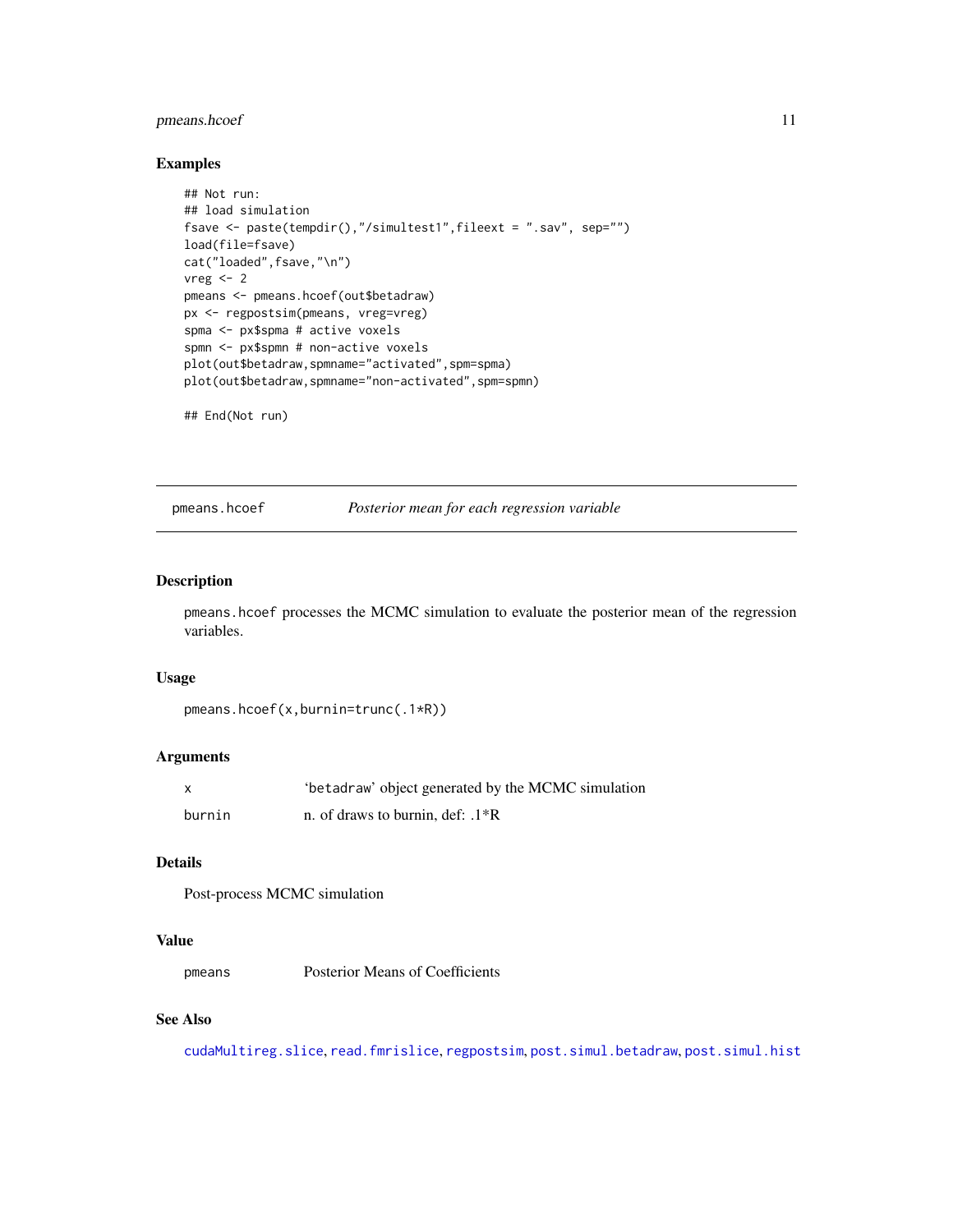# Examples

```
## Not run:
slicedata <- read.fmrislice(fbase="fmri", slice=3, swap=FALSE)
ymaskdata <- premask(slicedata)
fsave <- paste(tempdir(),"/simultest1",fileext = ".sav", sep="")
answ <- readline("Run MCMC simulation first ? ")
run <- FALSE
if (substr(answ, 1, 1) == "y") { run <- TRUE }
if(run) {
  out <- cudaMultireg.slice(slicedata, ymaskdata, R=2000, keep=5, nu.e=3,
   fsave=fsave, zprior=FALSE)
} else {
  load(file=fsave)
  cat("loaded", fsave, "\n")
}
pmeans <- pmeans.hcoef(out$betadraw)
## End(Not run)
```
<span id="page-11-1"></span>post.overlay *Rendering a Posterior Probability Map (PPM) volume*

#### Description

post.overlay overlays a statistical PPM volume of voxel activations on the original fMRI volume to visualise medical imaging data.

#### Usage

```
post.overlay(fbase=NULL, vreg=2, nu.e=3, rg=c(NULL,NULL),
  view="axial", savedir=tempdir())
```

| fbase   | If fbase is left unspecified (default NULL), then user datasets need to be provided<br>as input. Otherwise, fbase indicates the dataset prefix of one of the two demo<br>fMRI datasets to use. see read. fmrislice for a detailed description. |
|---------|------------------------------------------------------------------------------------------------------------------------------------------------------------------------------------------------------------------------------------------------|
| vreg    | regression variable to represent in PPM; default (vreg=2)                                                                                                                                                                                      |
| nu.e    | d.f. parameter for regression error variance prior (def: 3)                                                                                                                                                                                    |
| rg      | $rg = c(first, last)$ : a vector containing the first and last numbers of the sequence of<br>slices to be processed. If rg=c(NULL, NULL) (default), all slices in the volume<br>are processed.                                                 |
| view    | choice among the three orthogonal views $c("axial", "coronal", "sagittal")$<br>to use for the rendered image, (def: "axial").                                                                                                                  |
| savedir | Directory (def: 'tempdir()') where the (PPM) NIFTI volume built by buildzstat.volume<br>is located.                                                                                                                                            |

<span id="page-11-0"></span>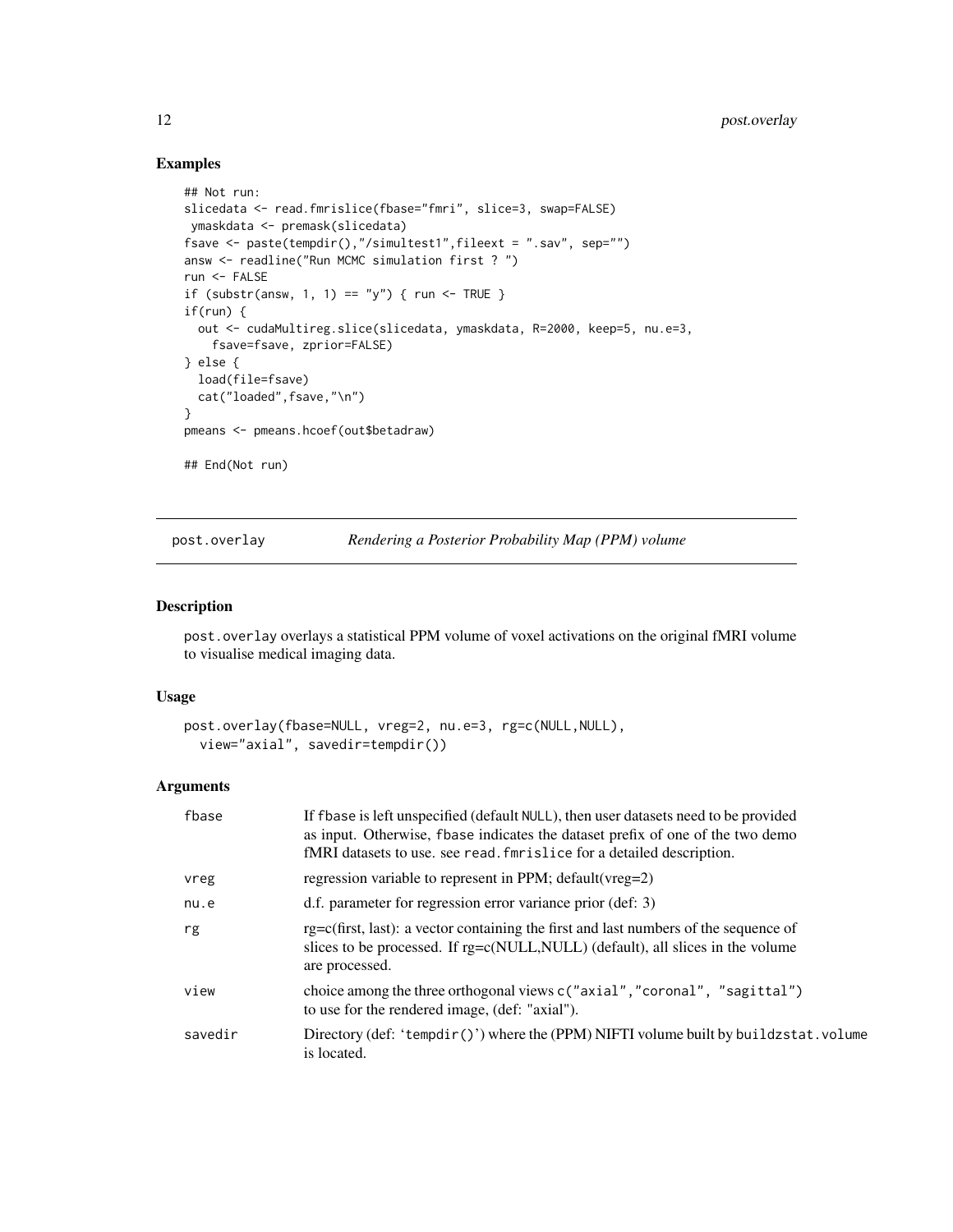#### <span id="page-12-0"></span>post.ppm and the set of the set of the set of the set of the set of the set of the set of the set of the set of the set of the set of the set of the set of the set of the set of the set of the set of the set of the set of

#### Author(s)

A. Ferreira da Silva, Universidade Nova de Lisboa, Faculdade de Ciencias e Tecnologia, <afs@fct.unl.pt>.

## References

Adelino Ferreira da Silva (2011). "A Bayesian Multilevel Model for fMRI Data Analysis.", *Computer Methods and Programs in Biomedicine*, 102,(3), 238–252.

# See Also

[cudaMultireg.volume](#page-6-1), [buildzstat.volume](#page-1-1), [read.fmrislice](#page-22-1)

# Examples

```
## Not run:
## Simulation using the visual/auditory test dataset "fmri"
cudaMultireg.volume(fbase="fmri", R=2000, savedir=tempdir())
buildzstat.volume(fbase="fmri", vreg=2)
post.overlay(fbase="fmri", vreg=2, view="axial")
buildzstat.volume(fbase="fmri", vreg=4)
post.overlay(fbase="fmri", vreg=4, view="axial")
```
## End(Not run)

<span id="page-12-1"></span>post.ppm *Posterior Probability Map (PPM) image*

#### **Description**

post.ppm computes the PPM image of voxel activations in a slice.

#### Usage

```
post.ppm(out, slicedata, ymaskdata, vreg=2, swap=FALSE, plot=TRUE,
 col=heat.colors(256))
```

| out       | output of MCMC simulation                                                                                                             |
|-----------|---------------------------------------------------------------------------------------------------------------------------------------|
| slicedata | list(slice=slice, niislicets=niislicets, mask=mask, dsgn=dsgn); input slice data<br>used in simulation as returned by read. fmrislice |
| ymaskdata | list(yn = yn, kin = kin, nreg = nreg); masked and standardised slice data as<br>returned by premask                                   |
| vreg      | regression variable to represent in PPM; default (vreg=2)                                                                             |
| swap      | image in radiological convention (default=FALSE)                                                                                      |
| plot      | show ppm images (with overlay) ?: (default=TRUE)                                                                                      |
| col       | a list of colors such as that generated by "heat.colors", "gray" or similar func-<br>tions.                                           |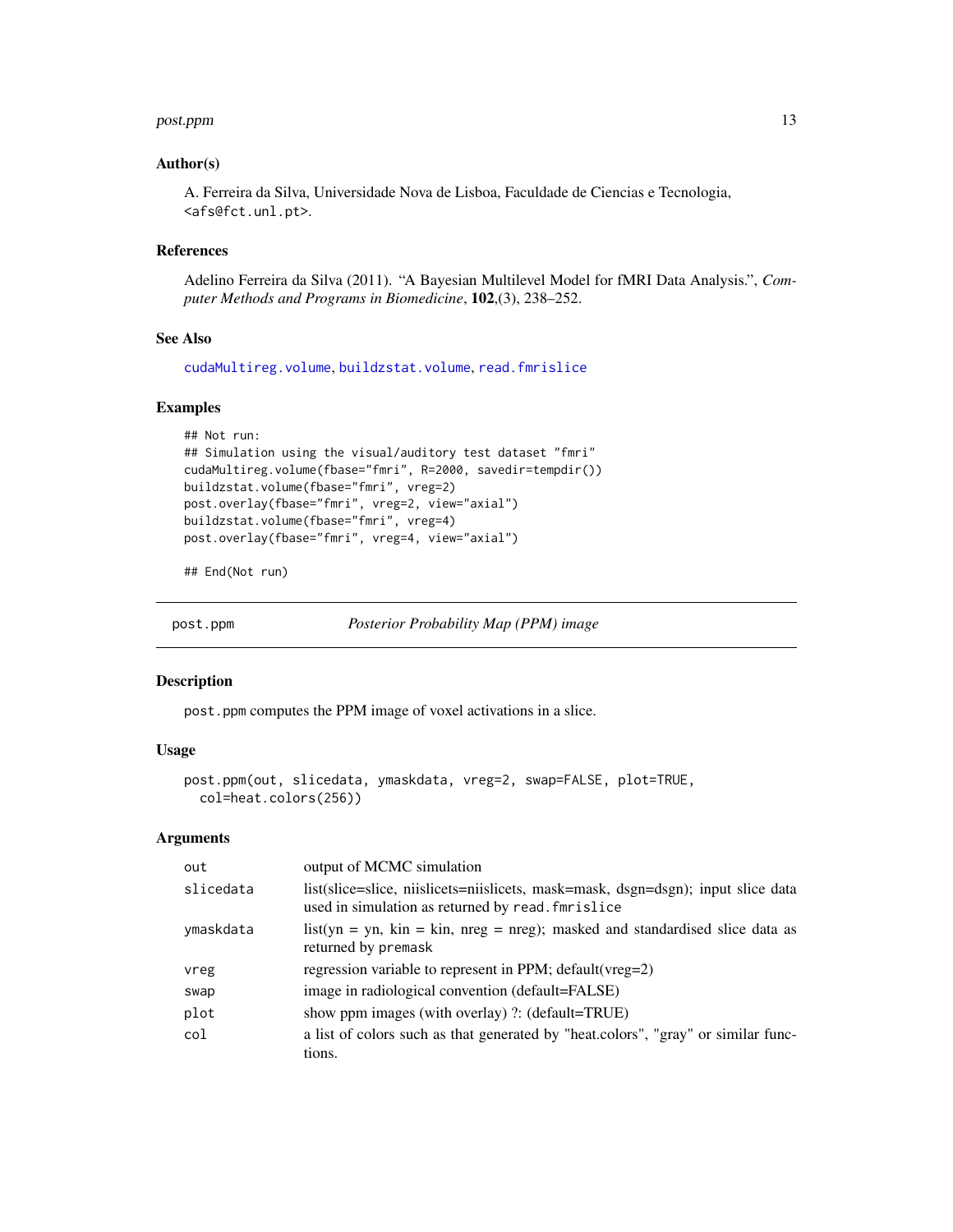# <span id="page-13-0"></span>Details

Use the MCMC draws to estimate the Posterior Probability Map (PPM) image. The number of regression variables used in the simulation is equal to the number of columns specified in the design matrix, plus an intercept term; vreg=1 represents the intercept term in regression.

#### Value

a list containing

| ppm     | ppm image as matrix |
|---------|---------------------|
| nactive | n. of active voxels |

# Author(s)

A. Ferreira da Silva, Universidade Nova de Lisboa, Faculdade de Ciencias e Tecnologia, <afs@fct.unl.pt>.

# References

Adelino Ferreira da Silva (2011). "A Bayesian Multilevel Model for fMRI Data Analysis.", *Computer Methods and Programs in Biomedicine*, 102,(3), 238–252.

#### See Also

[cudaMultireg.slice](#page-3-1), [regpostsim](#page-25-1), [post.simul.hist](#page-19-1), [post.tseries](#page-20-1)

# Examples

```
## Not run:
slicedata <- read.fmrislice(fbase="fmri", slice=3, swap=FALSE)
ymaskdata <- premask(slicedata)
fsave <- paste(tempdir(),"/simultest1",fileext = ".sav", sep="")
answ <- readline("Run MCMC simulation first ? ")
run <- FALSE
if (substr(answ, 1, 1) == "y") { run <- TRUE }
if(run) {
out <- cudaMultireg.slice(slicedata, ymaskdata, R=2000, keep=5,
    nu.e=3, zprior=FALSE)
} else {
load(file=fsave)
cat("loaded",fsave,"\n")
}
post.ppm(out=out, slicedata=slicedata, ymaskdata=ymaskdata, vreg=2)
post.ppm(out=out, slicedata=slicedata, ymaskdata=ymaskdata, vreg=4)
## End(Not run)
```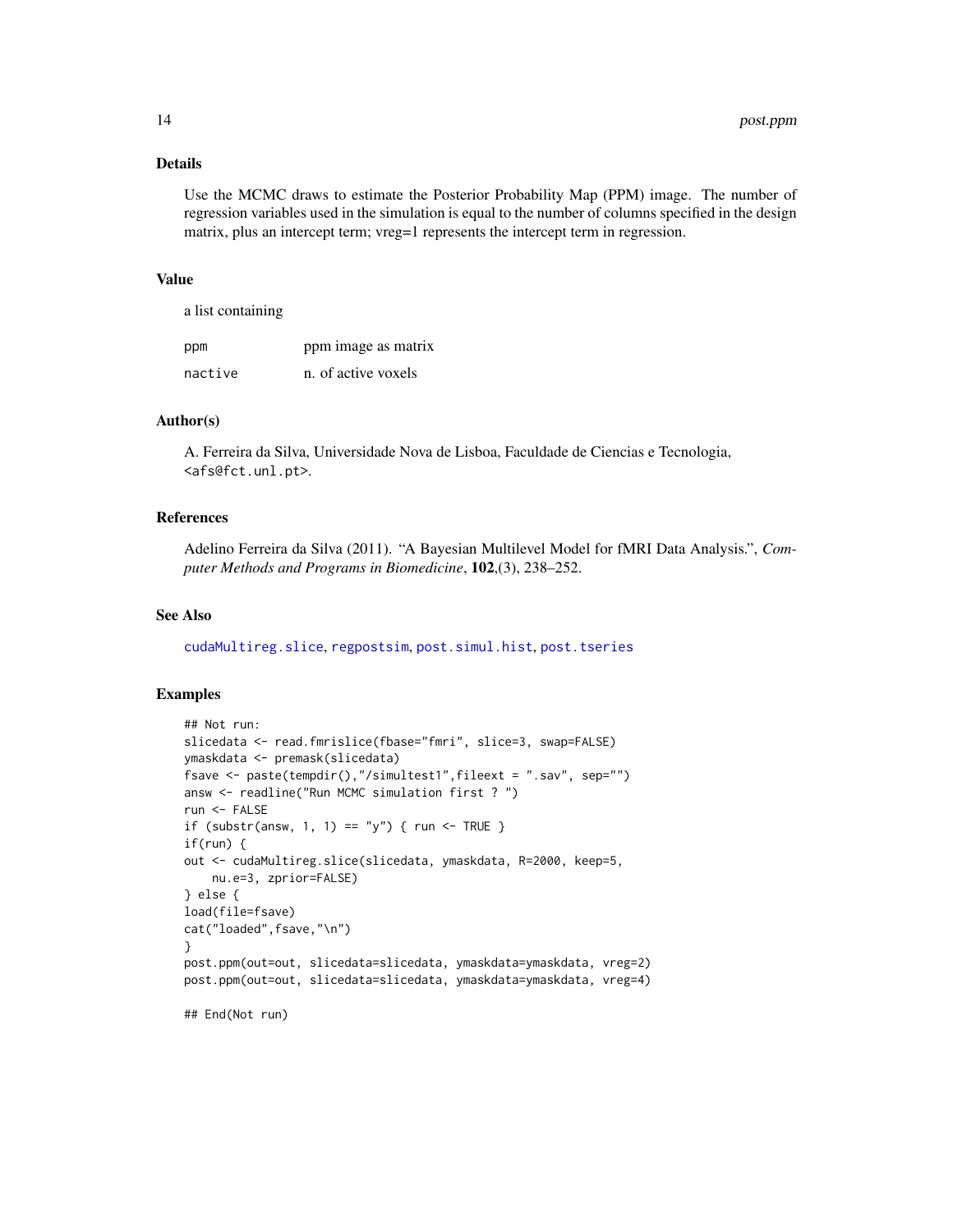<span id="page-14-1"></span><span id="page-14-0"></span>

#### **Description**

Plots draws of the random effects distribution, following the specification of cross-sectional units (group information) in the Z matrix of the statistical model.

# Usage

post.randeff(out, classnames=NULL, climits=TRUE)

#### **Arguments**

| out        | output of MCMC simulation                                                                                                                                                                                                                                                                                                                                                          |
|------------|------------------------------------------------------------------------------------------------------------------------------------------------------------------------------------------------------------------------------------------------------------------------------------------------------------------------------------------------------------------------------------|
| classnames | default=NULL; concatenation of unit (class member) names used in the Z ma-<br>trix specification. The argument may be a subvector of all unit names, but the<br>'classnames' given in the argument must match the order used in the Z matrix<br>specification. If no class names are given (default) only the draws of the mean<br>of the random effects distribution are plotted. |
| climits    | logical variable (default = ' $TRUE$ '): if $TRUE$ plots for the class draws use a com-<br>mom 'ylim' parameter.                                                                                                                                                                                                                                                                   |

#### Details

The statistical model allows for the analysis of random effects through the specification of the Z matrix in the prior,

 $beta_i \sim N(ZDelta[i,j], V_{beta}).$ 

The example included in the package ('fbase="swrfM"') defines a partition of the fMRI dataset in 3 classes, associated with 3 brain regions: CSF, gray matter and white matter (see examples).

#### Author(s)

A. Ferreira da Silva, Universidade Nova de Lisboa, Faculdade de Ciencias e Tecnologia, <afs@fct.unl.pt>.

#### References

Adelino R. Ferreira da Silva (2011). "cudaBayesreg: Parallel Implementation of a Bayesian Multilevel Model for fMRI Data Analysis." *Journal of Statistical Software*, 44(4), 1–24. URL <http://www.jstatsoft.org/v44/i04/>.

Adelino Ferreira da Silva (2011). "A Bayesian Multilevel Model for fMRI Data Analysis.", *Computer Methods and Programs in Biomedicine*, 102,(3), 238–252.

Adelino Ferreira da Silva (2010). "cudaBayesreg: Bayesian Computation in CUDA.", *The R Journal*, 2/2, 48-55. URL [http://journal.r-project.org/archive/2010-2/RJournal\\_2010-2\\_](http://journal.r-project.org/archive/2010-2/RJournal_2010-2_Ferreira~da~Silva.pdf) [Ferreira~da~Silva.pdf](http://journal.r-project.org/archive/2010-2/RJournal_2010-2_Ferreira~da~Silva.pdf).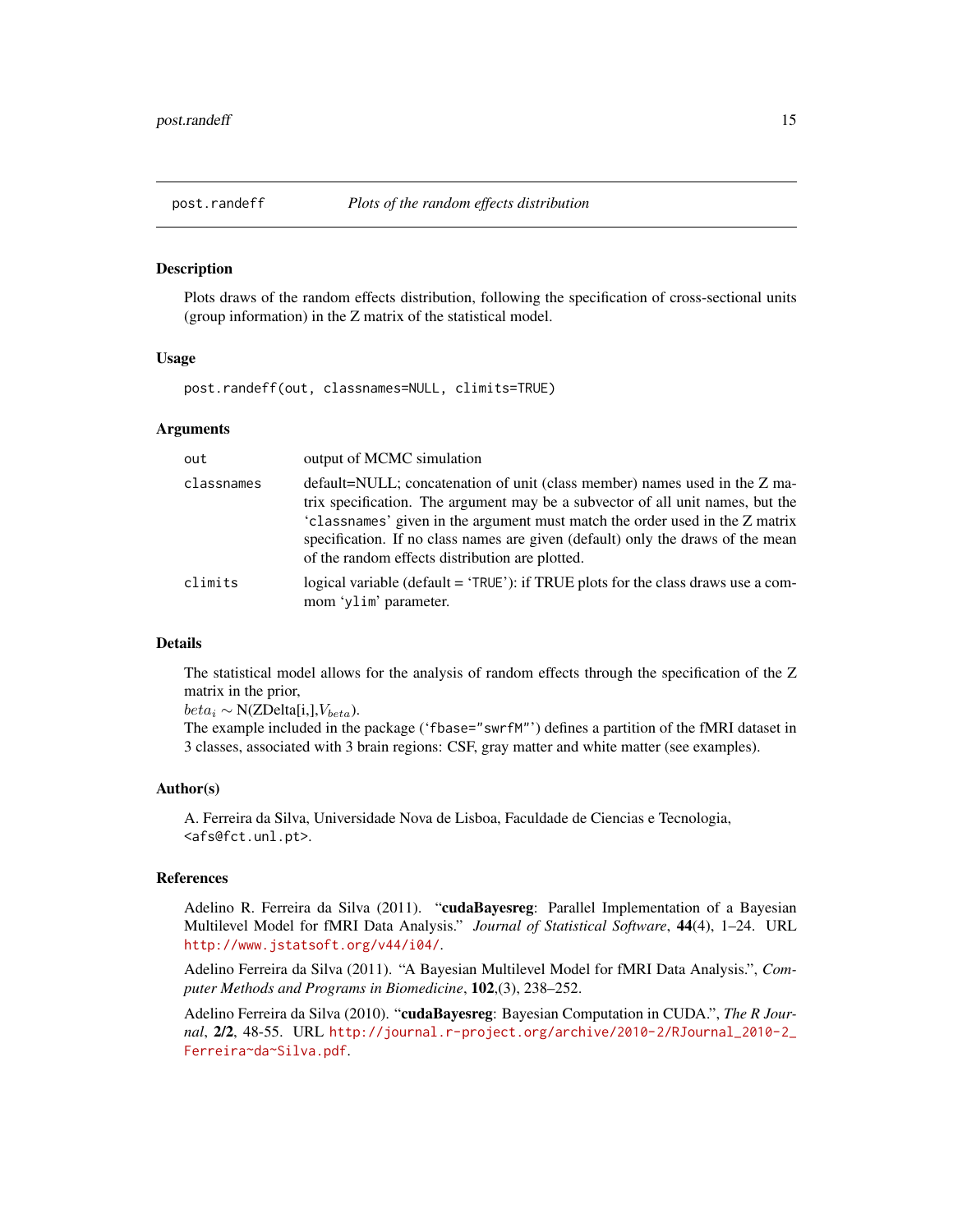# See Also

[cudaMultireg.slice](#page-3-1), [read.Zsegslice](#page-24-1), [read.fmrislice](#page-22-1)

#### Examples

```
## Not run:
## Random effects simulation using the SPM auditory dataset "swrfM*"
fbase <- "swrfM"
slice <- 21
slicedata <- read.fmrislice(fbase=fbase, slice=slice)
ymaskdata <- premask(slicedata)
fsave <- paste(tempdir(),"/simultest3",fileext = ".sav", sep="")
out <- cudaMultireg.slice(slicedata, ymaskdata, R=2000, keep=5, nu.e=3,
  fsave=fsave, zprior=TRUE, rng=1)
## show random effects for 3 classes
post.randeff(out, classnames=c("CSF","GRY","WHT"))
## End(Not run)
```
<span id="page-15-1"></span>post.shrinkage.mean *Computes shrinkage of fitted estimates over regressions*

# Description

post.shrinkage.mean computes the mean fitted estimates as a function of the mean regression coefficient estimates over all regressions.

#### Usage

post.shrinkage.mean(out, X, vreg, plot=T)

#### Arguments

| out  | output of MCMC simulation                |
|------|------------------------------------------|
| X    | regression matrix used in the simulation |
| vreg | number of the regression coefficient     |
| plot | $\{T,F\}$ output plot (default=T)        |

#### Details

To assess the influence of the hyperparameter  $nu$  on the dispersion of the fitted estimates and regression coefficient estimates two plots are available in the package: one in terms of means values, the other in terms of maximum and minimum values. These plots help visualizing shrinkage by analyzing the influence of the hyperparameter  $nu$  on the estimates. Different shrinkage plots may be compared for simulations with different  $nu$  values.

<span id="page-15-0"></span>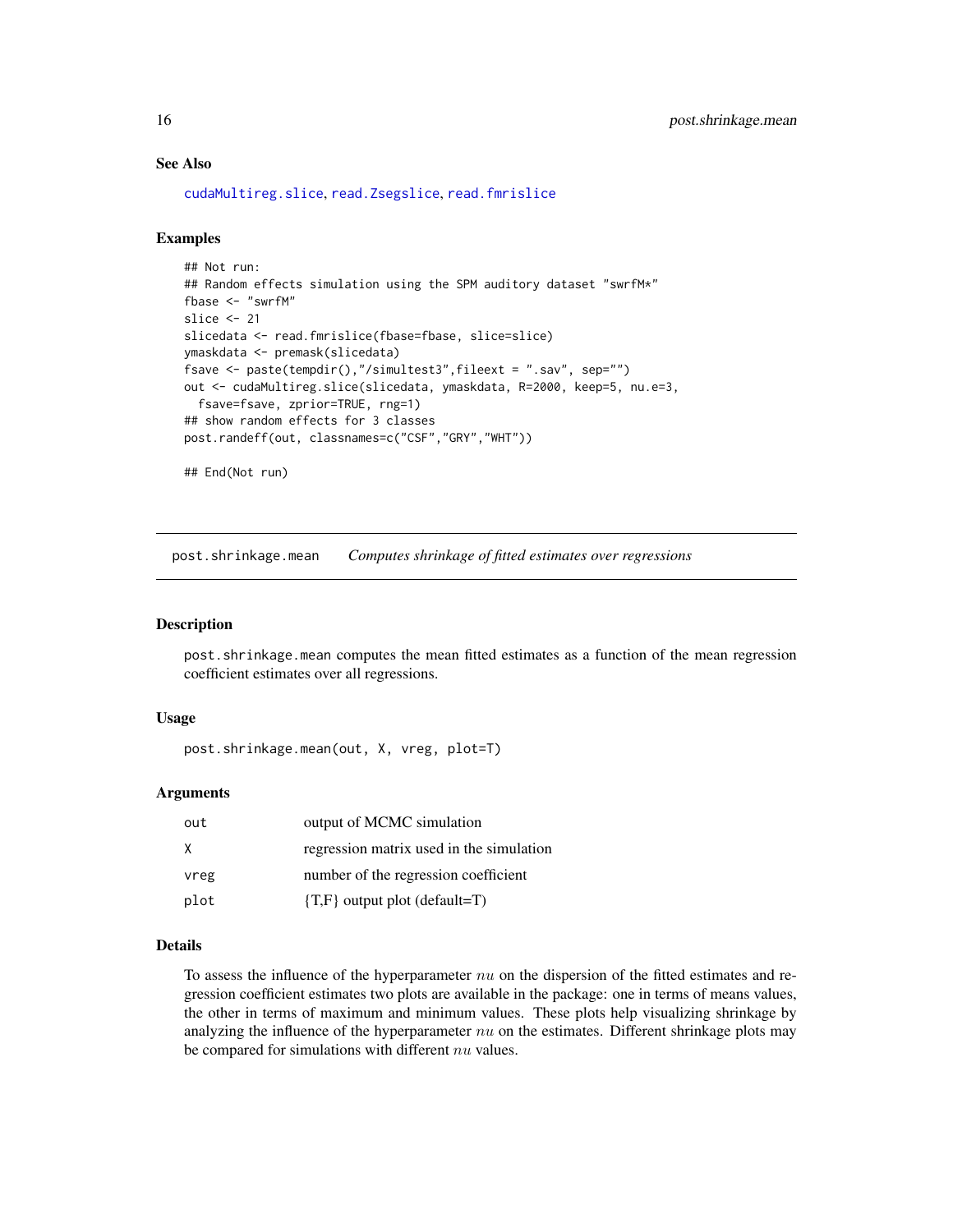# post.shrinkage.mean 17

#### Value

a list containing

| yrecmean | mean of fitted values                               |
|----------|-----------------------------------------------------|
| beta     | mean of estimated coefficients over all regressions |

#### Author(s)

A. Ferreira da Silva, Universidade Nova de Lisboa, Faculdade de Ciencias e Tecnologia, <afs@fct.unl.pt>.

#### See Also

[cudaMultireg.slice](#page-3-1)

# Examples

```
## Not run:
slicedata <- read.fmrislice(fbase="fmri", slice=3, swap=FALSE)
ymaskdata <- premask(slicedata)
fsave <- paste(tempdir(),"/simultest1",fileext = ".sav", sep="")
nu1 < -3out1 <- cudaMultireg.slice(slicedata, ymaskdata, R=2000, keep=5, nu.e=nu1,
  fsave=fsave1, zprior=FALSE, rng=1 )
fsave <- paste(tempdir(),"/simultest2",fileext = ".sav", sep="")
nu2 <- slicedata$nobs
out2 <- cudaMultireg.slice(slicedata, ymaskdata, R=2000, keep=5, nu.e=nu2,
  fsave=fsave2, zprior=FALSE, rng=1 )
vreg < -2x1 <- post.shrinkage.mean(out1, slicedata$X, vreg=vreg, plot=F)
x2 <- post.shrinkage.mean(out2, slicedata$X, vreg=vreg, plot=F)
par(mfrow=c(1,2), mar=c(4,4,1,1)+0.1)
xlim=range(c(x1$beta, x2$beta))
ylim=range(c(x1$yrecmean, x2$yrecmean))
plot(x1$beta, x1$yrecmean,type="p", pch="+", col="violet", ylim=ylim,
  xlim=xlim, xlab=expression(beta), ylab="y")
legend("topright", expression(paste(nu,"=3")), bg="seashell")
plot(x2$beta, x2$yrecmean,type="p", pch="+", col="blue", ylim=ylim,
  xlim=xlim, xlab=expression(beta), ylab="y")
legend("topright", expression(paste(nu,"=45")), bg="seashell")
par(mfrow=c(1,1))
```
## End(Not run)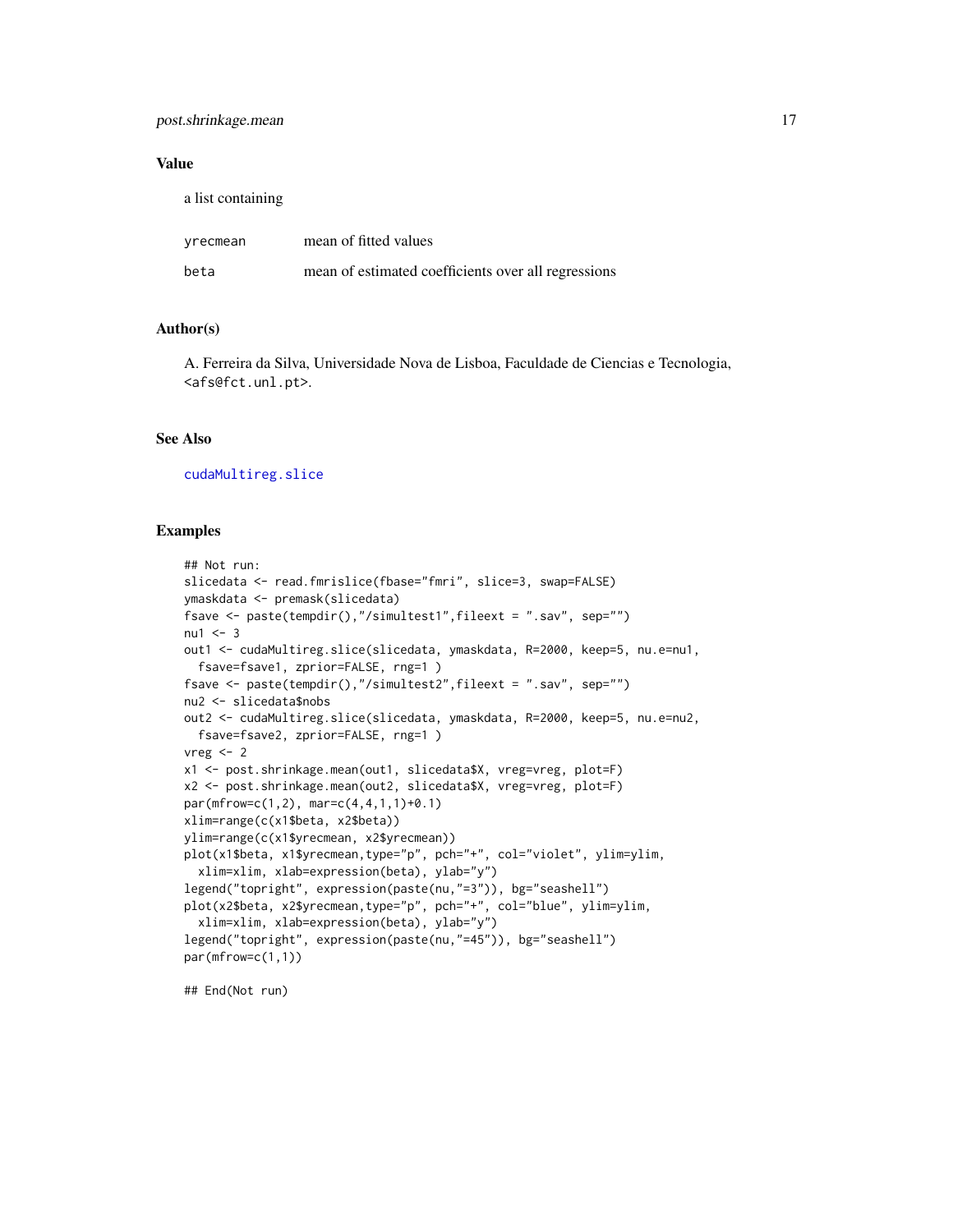<span id="page-17-0"></span>post.shrinkage.minmax *Computes shrinkage of fitted estimates over regressions*

# Description

post.shrinkage.minmax computes the maximum and minimum fitted estimates, as a function of the mean regression coefficient estimates over all regressions.

# Usage

```
post.shrinkage.minmax(out, X, vreg, plot=T)
```
# Arguments

| out  | output of MCMC simulation                |
|------|------------------------------------------|
| X    | regression matrix used in the simulation |
| vreg | number of the regression coefficient     |
| plot | $\{T,F\}$ output plot (default=T)        |

#### Details

The plot helps visualizing shrinkage by analyzing the influence of the hyperparameter  $nu$  on the dispersion of the fitted maximum and minimum estimates. Different shrinkage plots may be compared for simulations with different nu values.

## Value

a list containing

| vrecmin | minimum values of fitted values                     |
|---------|-----------------------------------------------------|
| yrecmax | maximum values of fitted values                     |
| beta    | mean of estimated coefficients over all regressions |

#### Author(s)

A. Ferreira da Silva, Universidade Nova de Lisboa, Faculdade de Ciencias e Tecnologia, <afs@fct.unl.pt>.

# See Also

[cudaMultireg.slice](#page-3-1), [read.fmrislice](#page-22-1)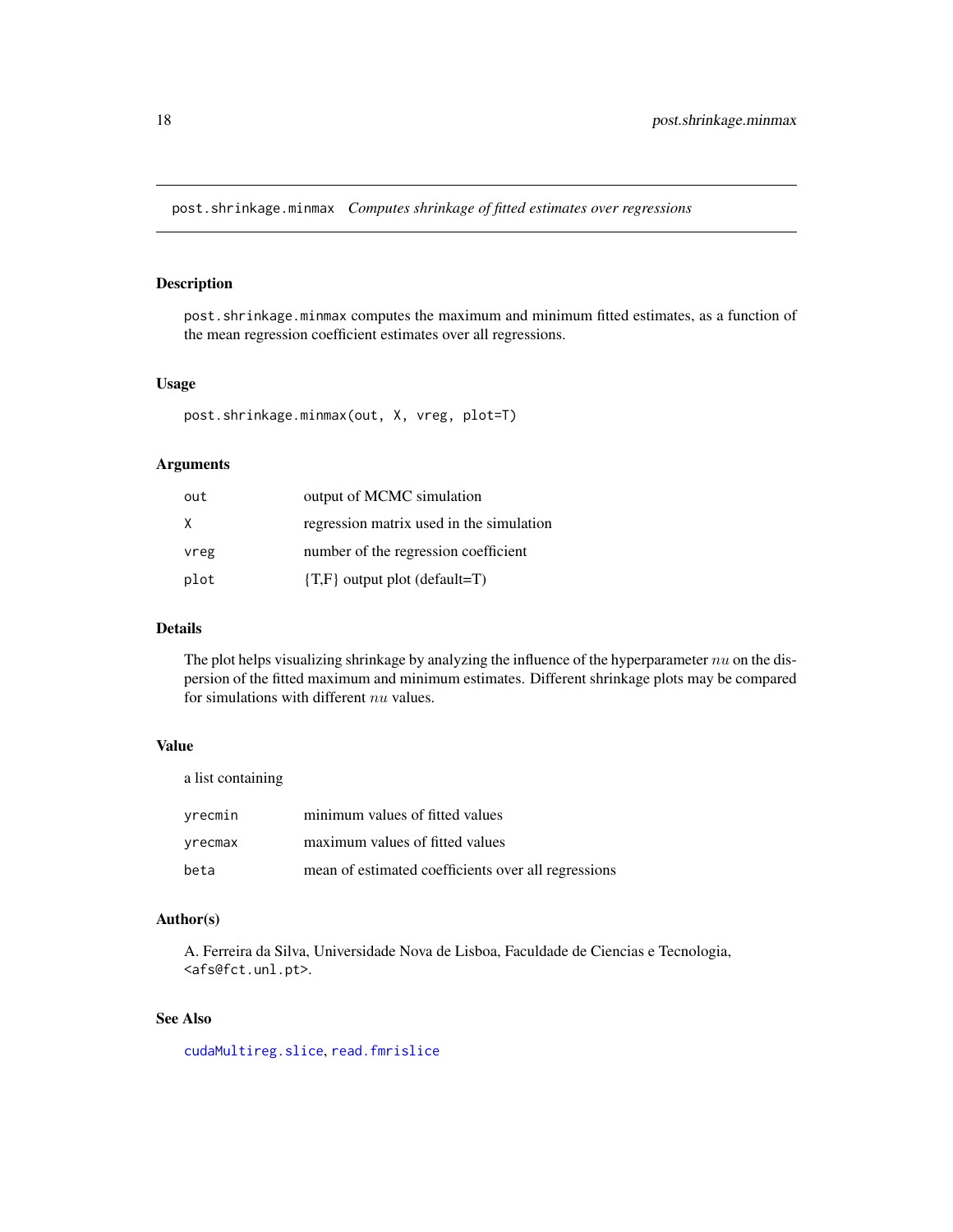# <span id="page-18-0"></span>post.simul.betadraw 19

#### Examples

```
## Not run:
slicedata <- read.fmrislice(fbase="fmri", slice=3, swap=FALSE)
ymaskdata <- premask(slicedata)
fsave <- paste(tempdir(),"/simultest1",fileext = ".sav", sep="")
nu1 < -3out <- cudaMultireg.slice(slicedata, ymaskdata, R=2000, keep=5, nu.e=nu1,
  fsave=fsave1, zprior=FALSE, rng=1)
vreg < -2post.shrinkage.minmax(out, slicedata$X, vreg=vreg)
## End(Not run)
```
<span id="page-18-1"></span>post.simul.betadraw *Postprocessing of MCMC simulation*

# Description

Postprocessing of MCMC simulation. Boxplots of posterior distributions for regressor coefficient beta[vreg] in two cases: estimates for 30 time series of random voxels in active cortex areas; estimates for 30 time series of random voxels in non-active cortex areas.

#### Usage

post.simul.betadraw(out,vreg = 2)

# Arguments

| out  | List of output objects of MCMC simulation    |
|------|----------------------------------------------|
| vreg | regression variable to map; default 'vreg=2' |

#### Details

Post-process analysis

#### See Also

[cudaMultireg.slice](#page-3-1), [regpostsim](#page-25-1), [post.ppm](#page-12-1), [post.tseries](#page-20-1)

# Examples

```
## Not run:
slicedata <- read.fmrislice(fbase="fmri", slice=3, swap=FALSE)
ymaskdata <- premask(slicedata)
fsave <- paste(tempdir(),"/simultest1",fileext = ".sav", sep="")
answ <- readline("Run MCMC simulation first ? ")
run <- FALSE
if (substr(answ, 1, 1) == "y") { run <- TRUE }
```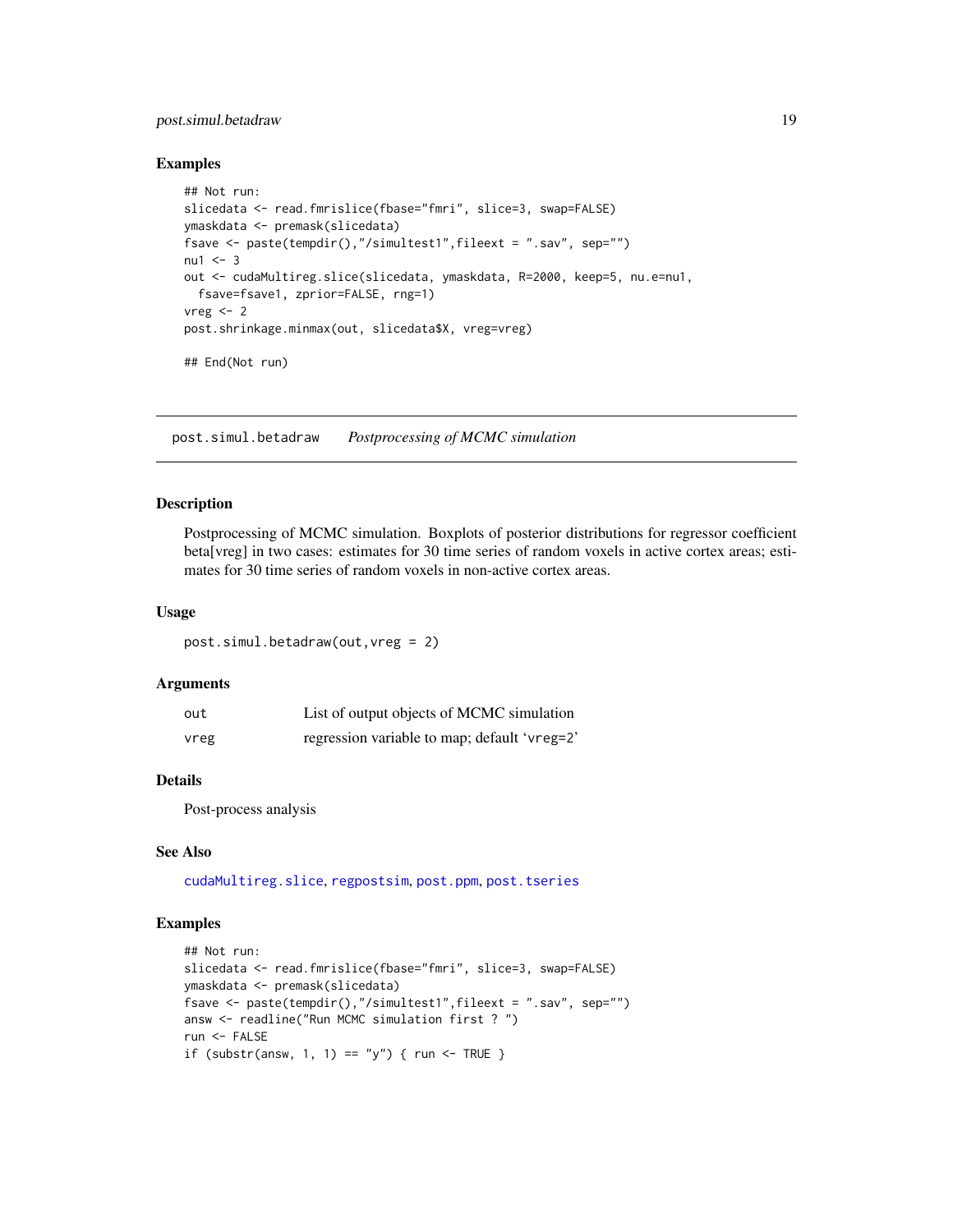```
if(run) {
out <- cudaMultireg.slice(slicedata, ymaskdata, R=2000, keep=5, nu.e=3,
    fsave=fsave, zprior=FALSE)
} else {
load(file=fsave)
cat("loaded",fsave,"\n")
}
post.simul.betadraw(out=out, vreg=2)
post.simul.betadraw(out=out, vreg=4)
## End(Not run)
```
<span id="page-19-1"></span>post.simul.hist *Histogram of the posterior distribution of a regression coefficient*

#### Description

Postprocessing of MCMC simulation. Histogram of the posterior distribution of regression coefficient beta[vreg].

#### Usage

post.simul.hist(out,vreg = 2)

#### Arguments

| out  | list of output objects of MCMC simulation    |
|------|----------------------------------------------|
| vreg | regression variable to map; default 'vreg=2' |

# Details

Post-process analysis

# See Also

[cudaMultireg.slice](#page-3-1), [regpostsim](#page-25-1), [post.ppm](#page-12-1), [post.tseries](#page-20-1)

#### Examples

```
## Not run:
## load MCMC simulation
fsave <- paste(tempdir(),"/simultest1",fileext = ".sav", sep="")
load(fsave)
post.simul.hist(out=out, vreg=2)
post.simul.hist(out=out, vreg=4)
```
## End(Not run)

<span id="page-19-0"></span>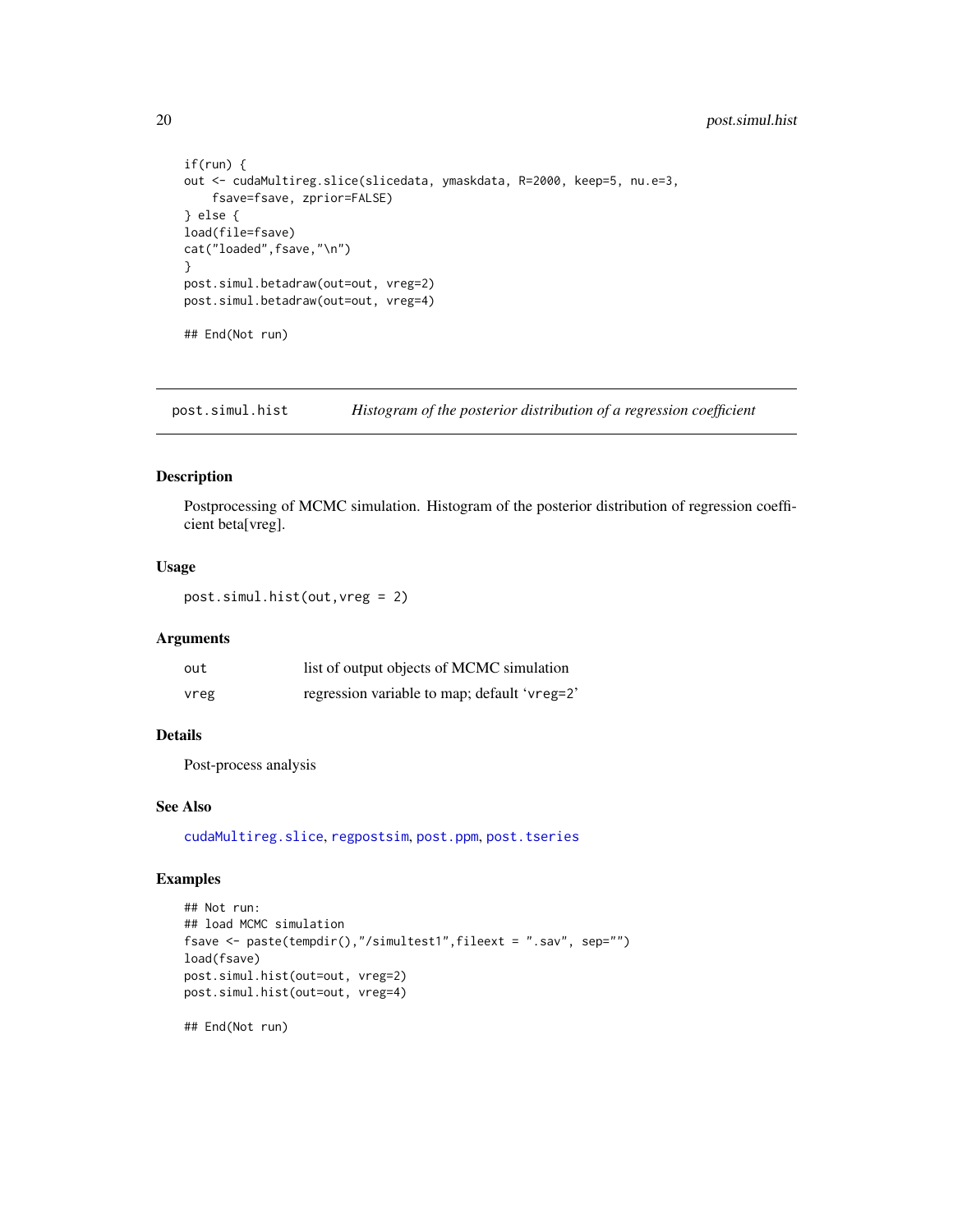<span id="page-20-1"></span><span id="page-20-0"></span>

# **Description**

post.tseries plots the fitted time series of a voxel estimated as active.

#### Usage

post.tseries(out, slicedata, ymaskdata, vreg=2)

# Arguments

| out       | output of MCMC simulation                                                                                                            |
|-----------|--------------------------------------------------------------------------------------------------------------------------------------|
| slicedata | list(slice=slice, niislicets=niislicets, mask=mask, dsgn=dsgn); input slicedata<br>used in simulation as returned by read. fmrislice |
| ymaskdata | list(yn = yn, kin = kin, nreg = nreg); masked and standardised slice data as<br>returned by premask                                  |
| vreg      | number of the active variable to visualize; default (vreg=2).                                                                        |

# Details

Use the estimated regression coefficients to visualize the fitted time series in an active voxel.

#### Author(s)

A. Ferreira da Silva, Universidade Nova de Lisboa, Faculdade de Ciencias e Tecnologia, <afs@fct.unl.pt>.

# See Also

[cudaMultireg.slice](#page-3-1), [post.simul.hist](#page-19-1), [post.simul.betadraw](#page-18-1), [post.ppm](#page-12-1)

# Examples

```
## Not run:
## read data and load MCMC simulation
slicedata <- read.fmrislice(fbase="fmri", slice=3, swap=TRUE)
ymaskdata <- premask(slicedata)
fsave <- paste(tempdir(),"/simultest1",fileext = ".sav", sep="")
load(fsave)
post.tseries(out=out, slicedata=slicedata, ymaskdata=ymaskdata, vreg=2)
```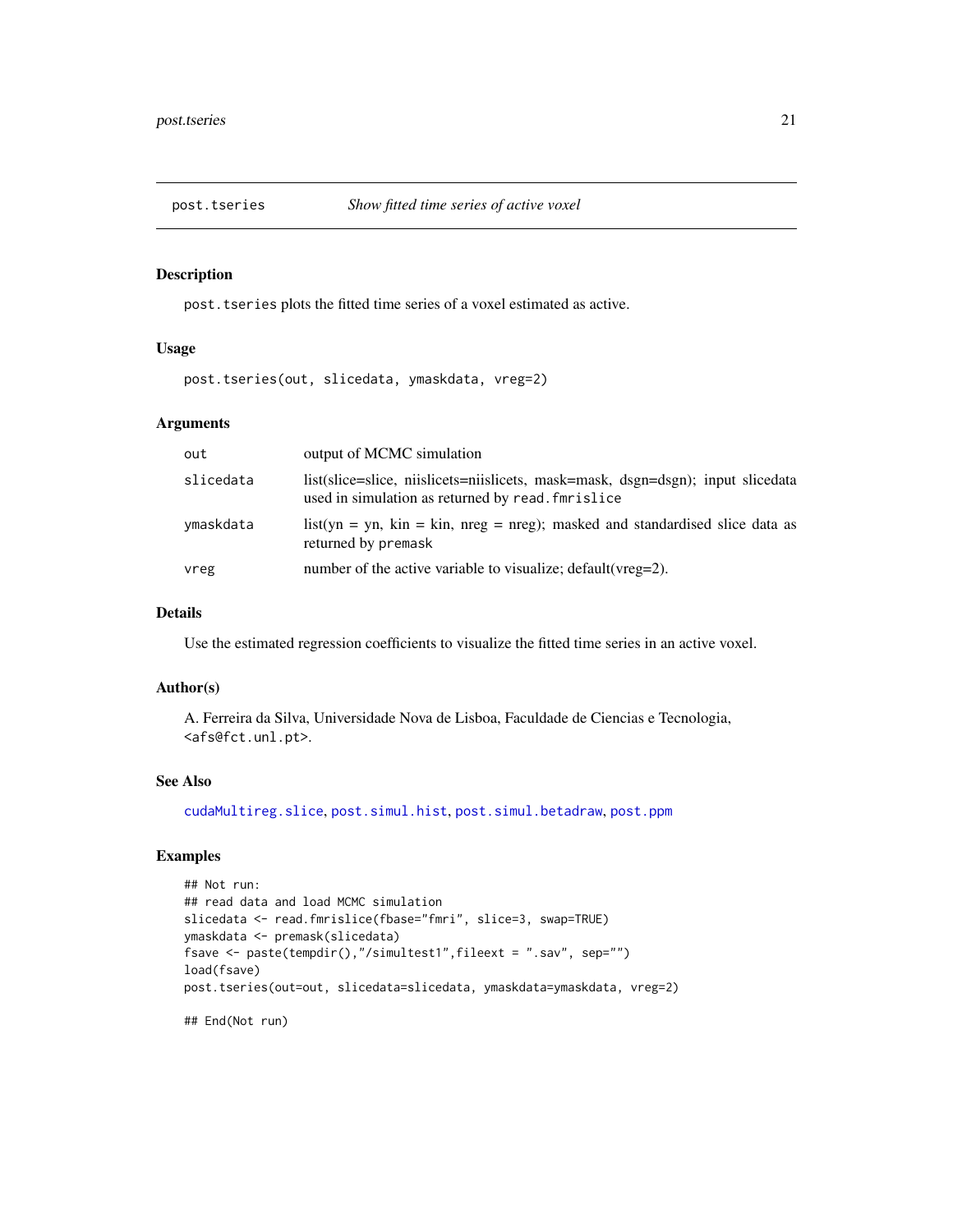<span id="page-21-1"></span><span id="page-21-0"></span>

# Description

premask applies a pre-defined mask to a fMRI slice in order to select regions of interest (ROIs) for processing

#### Usage

premask(slicedata)

#### Arguments

slicedata list(slicedata).

# Details

Mask out fMRI nifti data as read by cudaBayesreg::read.fmrislice(slice). Pixels with constant time series are masked out.

#### Value

a list containing

| vn   | voxels values             |
|------|---------------------------|
| kin  | indices of voxels in mask |
| nreg | number of regressions     |

# Author(s)

A. Ferreira da Silva, Universidade Nova de Lisboa, Faculdade de Ciencias e Tecnologia, <afs@fct.unl.pt>.

#### References

Adelino Ferreira da Silva (2011). cudaBayesregData: *Data sets for the examples used in the package* cudaBayesreg, R package version 0.3-10. URL [http://CRAN.R-project.org/package=](http://CRAN.R-project.org/package=cudaBayesregData) [cudaBayesregData](http://CRAN.R-project.org/package=cudaBayesregData).

FSL/FEAT Analysis tool, FMRIB Software Library (FSL). URL <www.fmrib.ox.ac.uk/fsl>.

# See Also

[cudaMultireg.slice](#page-3-1), [read.fmrislice](#page-22-1)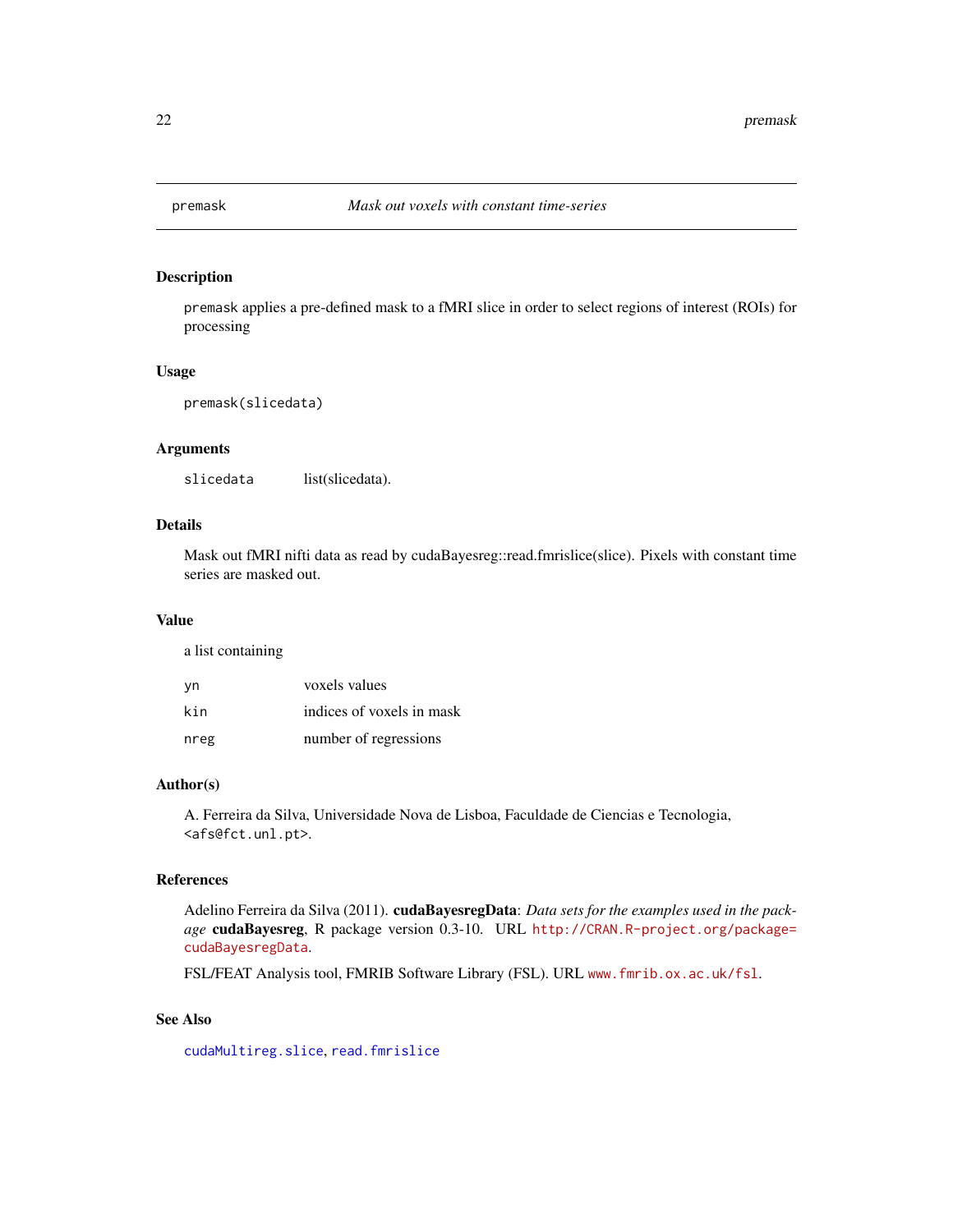# <span id="page-22-0"></span>read.fmrislice 23

# Examples

```
## Not run:
slicedata <- read.fmrislice(fbase="fmri", slice=3)
ymaskdata <- premask(slicedata)
print(str(ymaskdata))
```
## End(Not run)

<span id="page-22-1"></span>read.fmrislice *Read fMRI data*

# Description

read.fmrislice reads pre-filtered fMRI data, mask data, and the design matrix to be used in fMRI data processing.

# Usage

read.fmrislice(fbase=NULL, slice=NULL, swap=FALSE)

| fbase | If fbase is left unspecified (default NULL), then user datasets need to be pro-<br>vided as input. Otherwise, fbase indicates the dataset prefix of one of the two<br>demo fMRI datasets to use. Three data files are required as input. User specified<br>data files must have the names generated by the FSL/FEAT pre-processing tool,<br>namely<br>'filtered_func_data.nii.gz', 'mask.nii.gz', and 'design.mat'.<br>'filtered_func_data.nii.gz' specifies the dataset to be analyzed,<br>'mask.nii.gz' specifies the dataset to be used as mask.<br>'design.mat' specifies the dataset to be used as design matrix.<br>Typically, these datasets are obtained using the FSL/FEAT pre-processing tool,<br>or other similar tool.<br>In cudaBayesreg, versions 10+, read. fmrislice uses the 'design.mat' for- |
|-------|-----------------------------------------------------------------------------------------------------------------------------------------------------------------------------------------------------------------------------------------------------------------------------------------------------------------------------------------------------------------------------------------------------------------------------------------------------------------------------------------------------------------------------------------------------------------------------------------------------------------------------------------------------------------------------------------------------------------------------------------------------------------------------------------------------------------|
|       | mat from FSL/FEAT.                                                                                                                                                                                                                                                                                                                                                                                                                                                                                                                                                                                                                                                                                                                                                                                              |
|       | The prefix fbase applies to the demo data files provided in the complementary                                                                                                                                                                                                                                                                                                                                                                                                                                                                                                                                                                                                                                                                                                                                   |
|       | package cudaBayesregData:                                                                                                                                                                                                                                                                                                                                                                                                                                                                                                                                                                                                                                                                                                                                                                                       |
|       | '{fbase}_filtered_func.nii.gz',                                                                                                                                                                                                                                                                                                                                                                                                                                                                                                                                                                                                                                                                                                                                                                                 |
|       | '{fbase}_mask.nii.gz', and                                                                                                                                                                                                                                                                                                                                                                                                                                                                                                                                                                                                                                                                                                                                                                                      |
|       | '{fbase}_design.mat'.                                                                                                                                                                                                                                                                                                                                                                                                                                                                                                                                                                                                                                                                                                                                                                                           |
|       | Two test datasets are included in the package: one with prefix 'fmri', the other<br>with prefix 'swrfM'. The prefix 'swrfM' is used in the random effects example.<br>See also read. Zsegslice for user-defined segmented masks.                                                                                                                                                                                                                                                                                                                                                                                                                                                                                                                                                                                |
| slice | the number of the slice to use. If a slice number is not specified a central slice<br>from the provided dataset (mid-brain, in general) is assumed (default NULL).                                                                                                                                                                                                                                                                                                                                                                                                                                                                                                                                                                                                                                              |
| swap  | logical variable (default $=$ FALSE) for choosing the right/left data display con-<br>vention consistent with FSLVIEW.                                                                                                                                                                                                                                                                                                                                                                                                                                                                                                                                                                                                                                                                                          |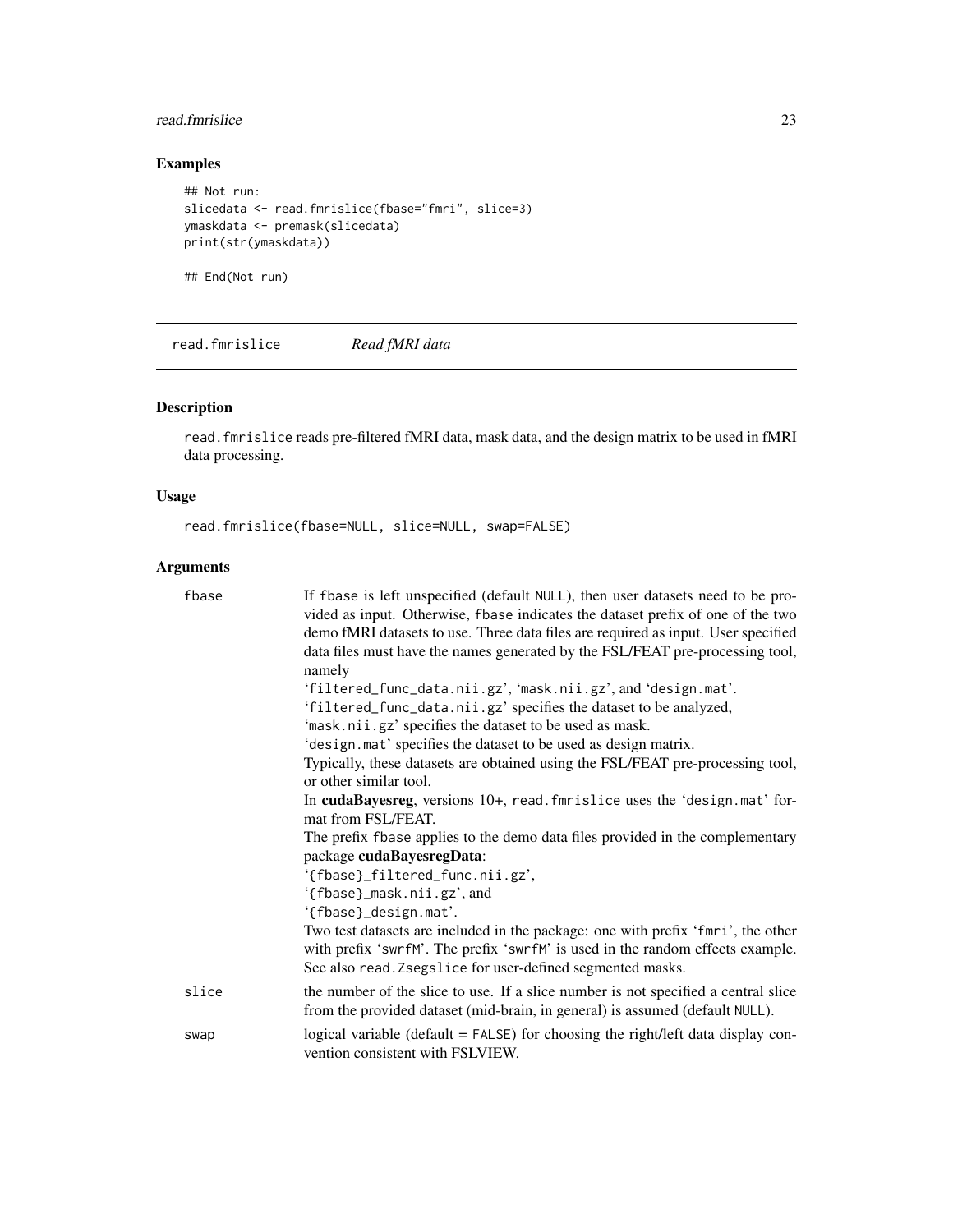# Details

The FSL/FEAT Analysis tool may be used to generate the prefiltered fMRI data (niislicets), the mask (mask), and the design matrix (dsgn) required as data input. The FSL-design file *design.mat* is simply a ASCII textfile with the fields*/NumWaves*, */NumPoints*, */PPheights*, and */Matrix*. Therefore, it may easily edited, if required, to prepare user specific design matrices without the FSL/FEAT tool. The package **oro.nifti** is required for reading gzipped NIFTI files.

# Value

a list containing

| fbase      | dataset prefix of the dataset used in the analysis |
|------------|----------------------------------------------------|
| slice      | slice number                                       |
| niislicets | slice data at all timepoints                       |
| mask       | slice mask                                         |
| χ          | full design matrix                                 |
| nvar       | number of regression variables                     |
| nobs       | number of observations                             |
| swap       | relative orientation used in the data setup        |

#### Author(s)

A. Ferreira da Silva, Universidade Nova de Lisboa, Faculdade de Ciencias e Tecnologia, <afs@fct.unl.pt>.

#### References

Adelino Ferreira da Silva (2011). cudaBayesregData: *Data sets for the examples used in the package* cudaBayesreg, R package version 0.3-10. URL [http://CRAN.R-project.org/package=](http://CRAN.R-project.org/package=cudaBayesregData) [cudaBayesregData](http://CRAN.R-project.org/package=cudaBayesregData).

FSL/FEAT Analysis tool, FMRIB Software Library (FSL). URL <www.fmrib.ox.ac.uk/fsl>.

Brandon Whitcher, Volker Schmid and Andrew Thornton (2011). oro.nifti: *Rigorous - NIfTI Input / Output*, R package version 0.2.5. URL <http://CRAN.R-project.org/package=oro.nifti>.

# See Also

[cudaMultireg.slice](#page-3-1) [read.Zsegslice](#page-24-1) [premask](#page-21-1)

# Examples

```
## Not run:
slicedata <- read.fmrislice(fbase="fmri", slice=3)
print(str(slicedata))
```
## End(Not run)

<span id="page-23-0"></span>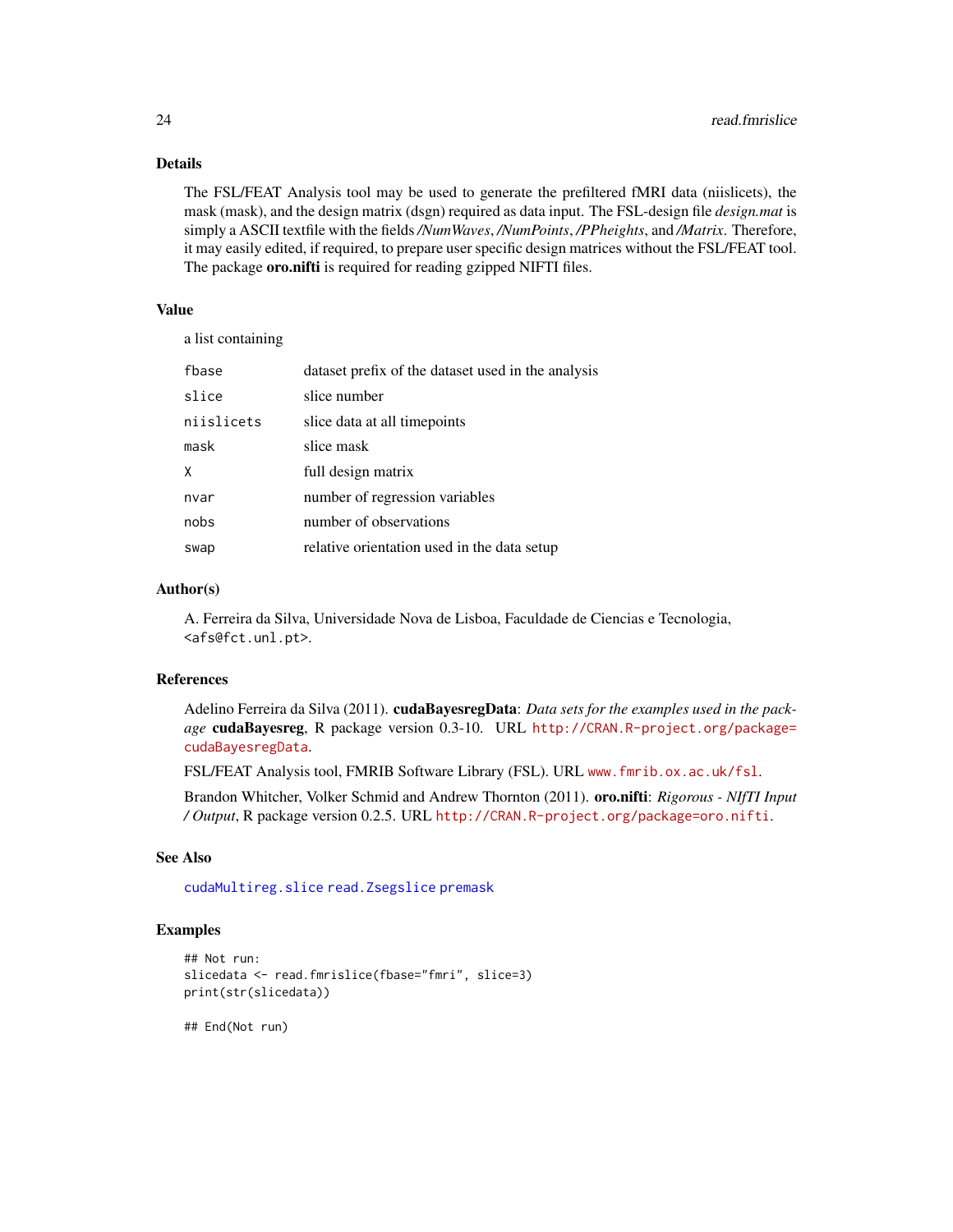<span id="page-24-1"></span><span id="page-24-0"></span>

#### **Description**

read.Zsegslice builds the Z matrix of the statistical model, based on the brain segmented regions CSF/GRY/WHT for a given fMRI dataset.

## Usage

read.Zsegslice(slicedata, ymaskdata)

#### Arguments

| slicedata | list of data values returned by the call to read. fmrislice |
|-----------|-------------------------------------------------------------|
| ymaskdata | list of data values returned by the call to premask         |

#### Details

The FSL tools may be used to obtain the segmented masks for brain parcellation in three main regions according to tissue type (CSF,GRY,WHT). If fbase has been left unspecified in reading slicedata, then three user specified segmented datasets in gzipped NIFTI format must be provided as input, with the names 'csf.nii.gz', 'gry.nii.gz', and 'wht.nii.gz'. Otherwise, fbase indicates the dataset prefix of one of the three segmented masks provided as a group effects example for 'swrfM\_filtered\_func\_data.nii.gz':

'swrfM\_csf.nii.gz', 'swrfM\_gry.nii.gz', and 'swrfM\_wht'. Only 'swrfM' segmented masks are provided in cudaBayesregData. The segmented masks included in the package were obtained by applying FAST to the structural high-resolution image 'sM00223\*', followed by FLIRT for low-resolution registration to 'fM00223\*'. The 'sM00223\*' and 'fM00223\*' datasets are available from the SPM site, and are described in chapter 28 of the SPM8 manual. The fMRI dataset 'swrfM\_filtered\_func\_data.nii.gz' is a filtered version of 'fM00223\*'.

#### Value

Z centered matrix specifying the characteristics of cross-sectional units (optional group information)

# Author(s)

A. Ferreira da Silva, Universidade Nova de Lisboa, Faculdade de Ciencias e Tecnologia, <afs@fct.unl.pt>.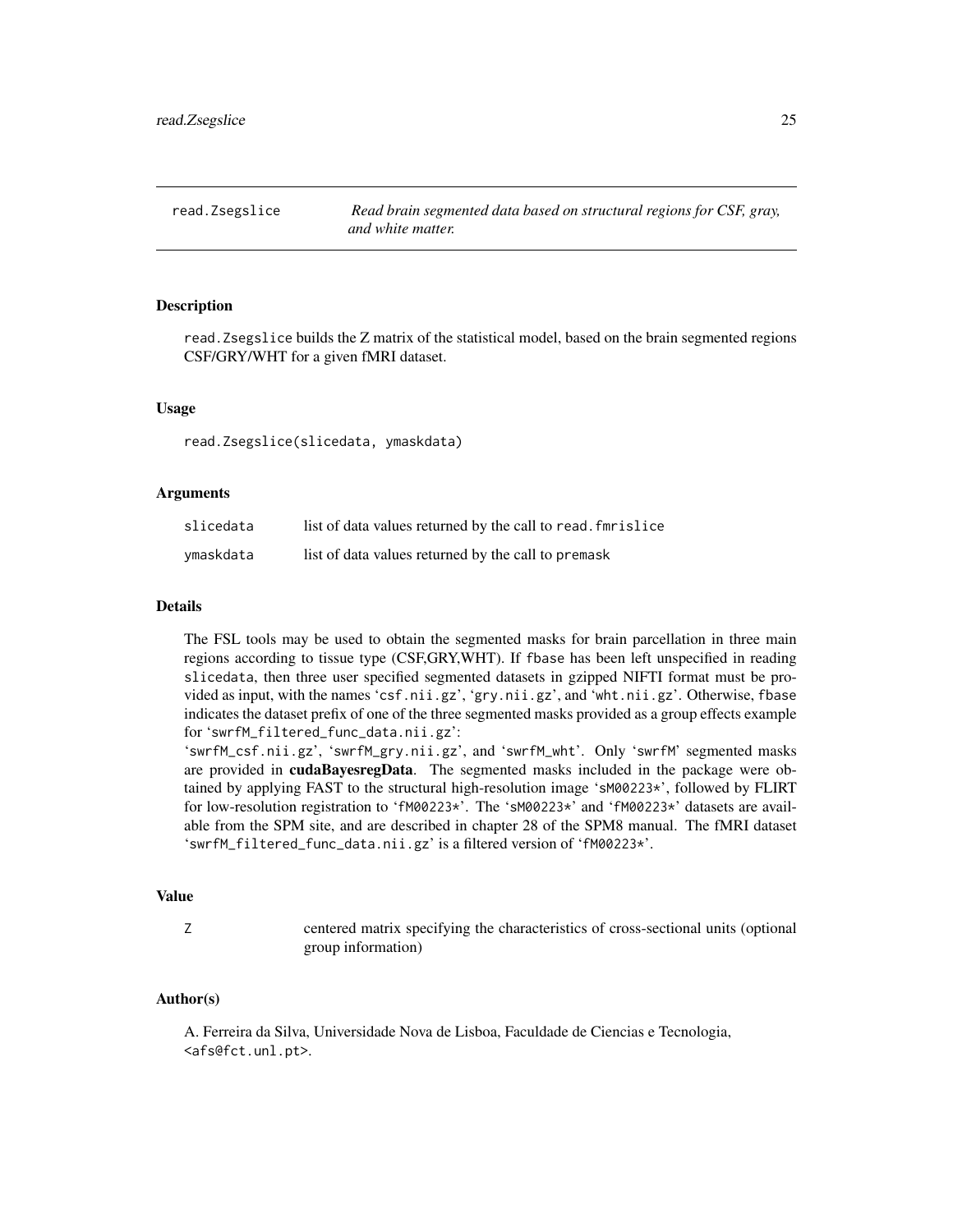#### References

Adelino Ferreira da Silva (2011). cudaBayesregData: *Data sets for the examples used in the package* cudaBayesreg, R package version 0.3-10. URL [http://CRAN.R-project.org/package=](http://CRAN.R-project.org/package=cudaBayesregData) [cudaBayesregData](http://CRAN.R-project.org/package=cudaBayesregData).

FSL/FEAT Analysis tool, FMRIB Software Library (FSL). URL <www.fmrib.ox.ac.uk/fsl>.

John Ashburner et. al.. *SPM8 Manual*, Functional Imaging Laboratory, Institute of Neurology, UCL, London. URL <http://www.fil.ion.ucl.ac.uk/spm/>.

# See Also

[cudaMultireg.slice](#page-3-1), [post.randeff](#page-14-1), [premask](#page-21-1), [post.ppm](#page-12-1)

#### Examples

```
## Not run:
fbase <- "swrfM"
slice <- 21
slicedata <- read.fmrislice(fbase=fbase, slice=slice, swap=FALSE)
ymaskdata <- premask(slicedata)
Z <- read.Zsegslice(slicedata, ymaskdata )
## Random effects simulation
fsave <- paste(tempdir(),"/simultest2",fileext = ".sav", sep="")
out <- cudaMultireg.slice(slicedata, ymaskdata, R=2000, keep=5, nu.e=3,
  fsave=fsave, zprior=TRUE)
post.ppm(out=out, slicedata=slicedata, ymaskdata=ymaskdata, vreg=2)
```
## End(Not run)

<span id="page-25-1"></span>regpostsim *Estimation of voxel activations*

#### Description

regpostsim estimates voxel activation and plots the posterior distribution of a regression coefficient.

#### Usage

```
regpostsim(pmeans, vreg, plot=T)
```

| pmeans | Posterior Means of Coefficients as processed by pmeans.hcoef() |
|--------|----------------------------------------------------------------|
| vreg   | regression variable to process                                 |
| plot   | plot the histogram, $(\text{default}=T)$                       |

<span id="page-25-0"></span>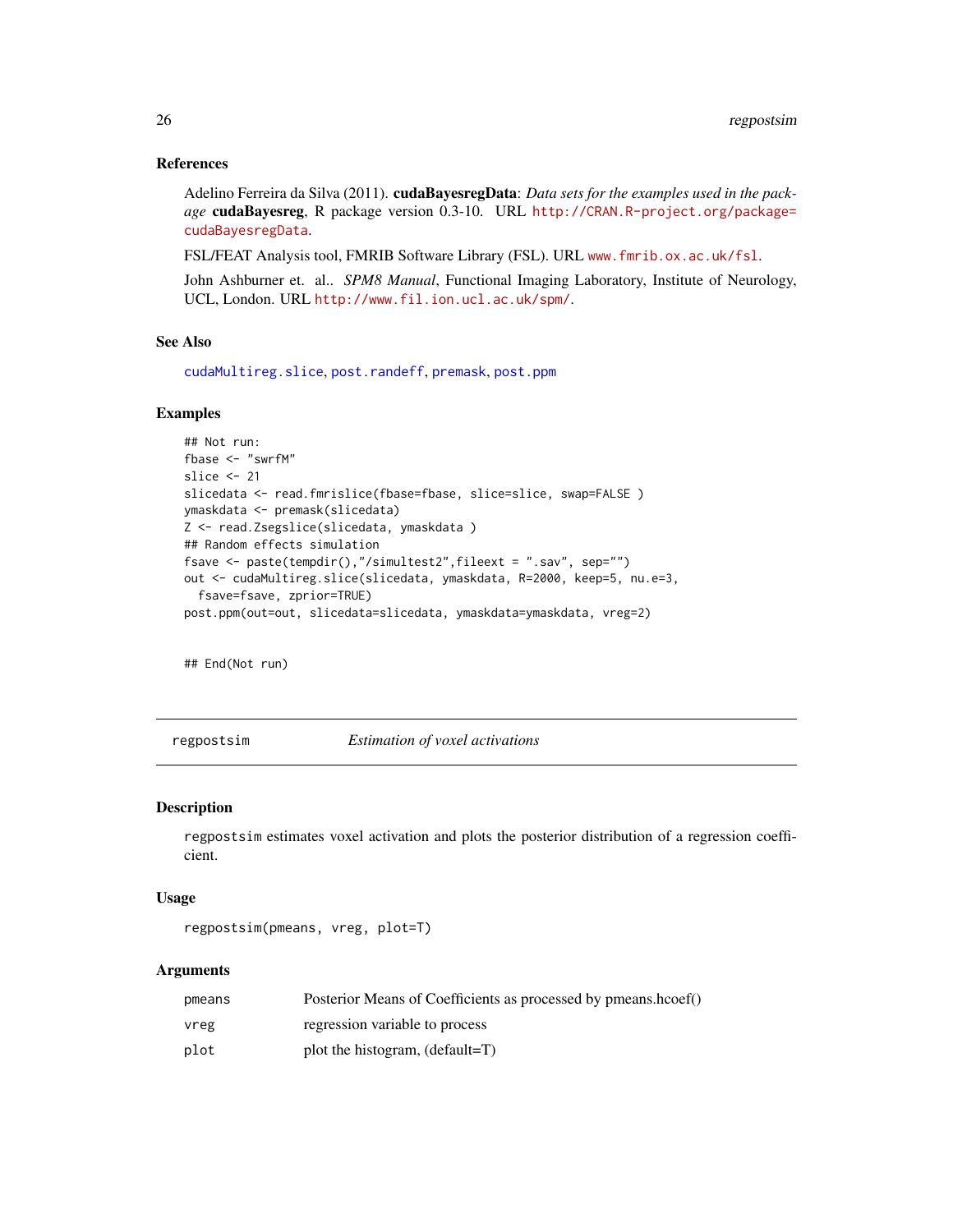# <span id="page-26-0"></span>regpostsim 27

# Details

Estimate the active and non-active voxels based on the highest posterior density (HPD) of the coefficients simulated by the multilevel method. Plot the histogram of the posterior distribution of regression coefficient 'vreg'

#### See Also

[cudaMultireg.slice](#page-3-1), [pmeans.hcoef](#page-10-1), [plot.hcoef.post](#page-9-1), [post.simul.hist](#page-19-1), [post.simul.betadraw](#page-18-1), [post.ppm](#page-12-1), [post.tseries](#page-20-1)

# Examples

```
## Not run:
slicedata <- read.fmrislice(fbase="fmri", slice=3, swap=FALSE)
ymaskdata <- premask(slicedata)
fsave <- paste(tempdir(),"/simultest1",fileext = ".sav", sep="")
answ <- readline("Run MCMC simulation first ? ")
run <- FALSE
if (substr(answ, 1, 1) == "y") { run <- TRUE }
if(run) {
out <- cudaMultireg.slice(slicedata, ymaskdata, R=2000, keep=5, nu.e=3,
  fsave=fsave, zprior=FALSE)
} else {
load(file=fsave)
cat("loaded",fsave,"\n")
}
##
pmeans <- pmeans.hcoef(out$betadraw)
px <- regpostsim(pmeans, vreg=2)
pm2 <- pmeans[,vreg]
spma <- px$spma # active voxels
spmn <- px$spmn # non-active voxels
## End(Not run)
```